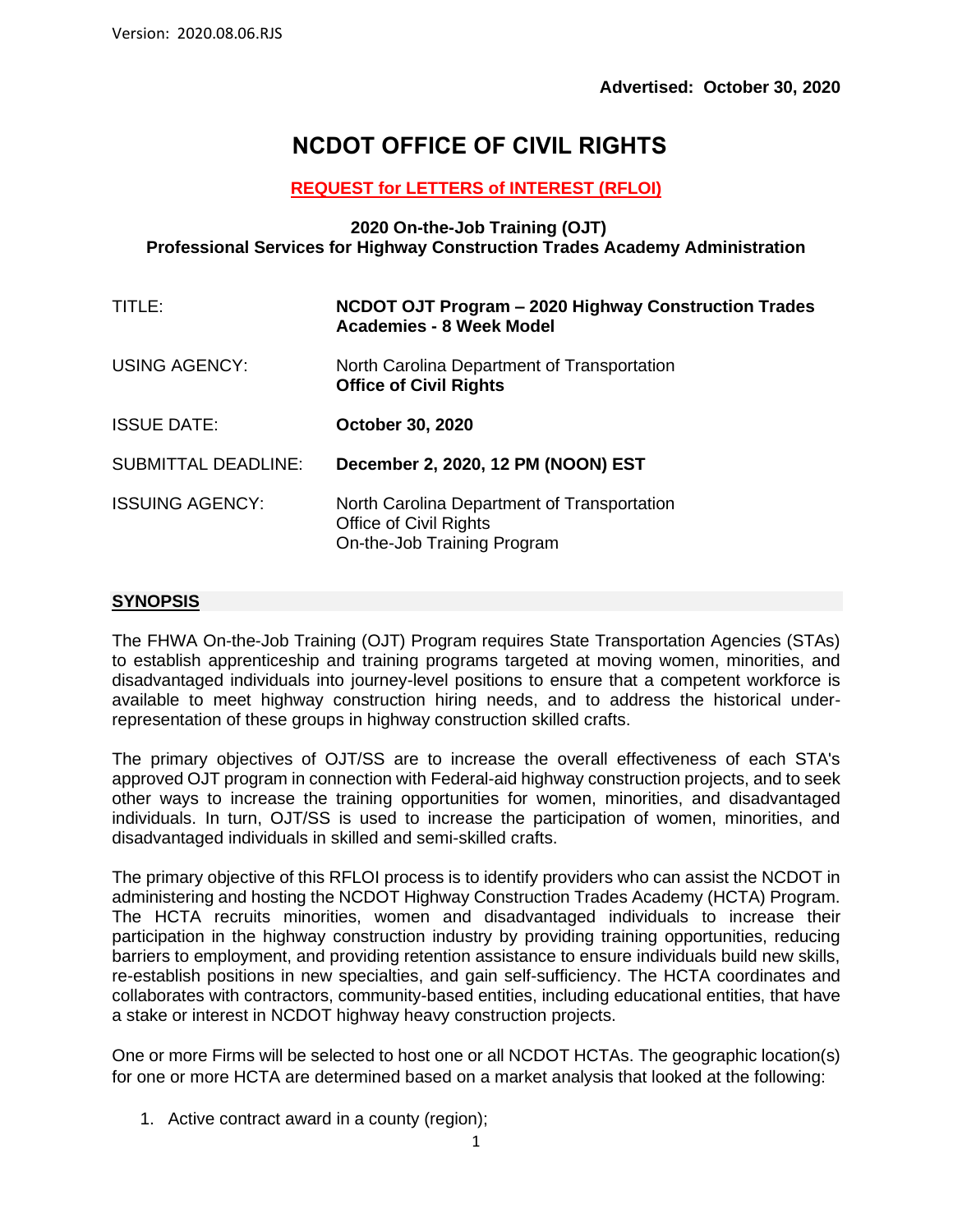- 2. Average project completion rate;
- 3. Number of open projects;
- 4. Tier rating of the county (region);
- 5. Urban development factors/community development initiatives;
- 6. Natural disasters impacting regional transportation needs; and
- 7. Using the Alternate OJT divisor used in determining contractor trainee goals from the previous year, as a based to determine the number of academy participants that have the potential to become employed in the location. The divisor used in 2020 was \$10.1 million.

Based on the market analysis, it has been determined that an HCTA is needed in the following locations:

- 1. Lower Coastal Region (Wilmington)
- 2. South Eastern Region (Robeson, Scotland, Hoke Counties)
- 3. Lower Mountain Region (Asheville/Morganton)
- 4. Triad Region (Alamance/Greensboro/Winston Salem)

*Note: A disadvantaged person is defined as a resident of a North Carolina Tier 1 County or a part of another documented disadvantaged/underrepresented group.*

#### **REGISTRATION AND INSURANCE**

Except as provided below any firm wishing to be considered must be properly registered with the Office of the Secretary of State. Any firm proposing to use corporate subsidiaries or subcontractors must include a statement that these companies are properly registered. If Engineers are performing the work and are in responsible charge of the work, they must be registered Professional Engineers in the State of North Carolina and must have a good ethical and professional standing. It will be the responsibility of the selected private firm to verify the registration of any corporate subsidiary or subcontractor prior to submitting a Letter of Interest. Firms which are not providing engineering services need not be registered with the North Carolina Board of Examiners for Engineers and Surveyors. Some of the services being solicited may not require a license. It is the responsibility of each firm to adhere to all laws of the State of North Carolina.

The firm must have the financial ability to undertake the work and assume the liability. The selected firm(s) will be required to furnish proof of Professional Liability insurance coverage in the minimum amount of \$1,000,000.00. The firm(s) must have an adequate accounting system to identify costs chargeable to the project. Evidence of an acceptable accounting system may be audited prior to official award.

#### **ASSURANCE OF NONDISCRIMINATION**

The North Carolina Department of Transportation, in accordance with the provisions of Title VI of the Civil Rights Act of 1964 (78 Stat. 252, 42 US.C. §§ 2000d to 2000d-4) and the Regulations, hereby notifies all RESPONDENTS that it will affirmatively ensure that any contract entered into pursuant to this advertisement, disadvantaged business enterprises will be afforded full and fair opportunity to submit LETTERS of INTEREST (LOIs) in response to this ADVERTISEMENT and will not be discriminated against on the grounds of race, color, or national origin in consideration for an award.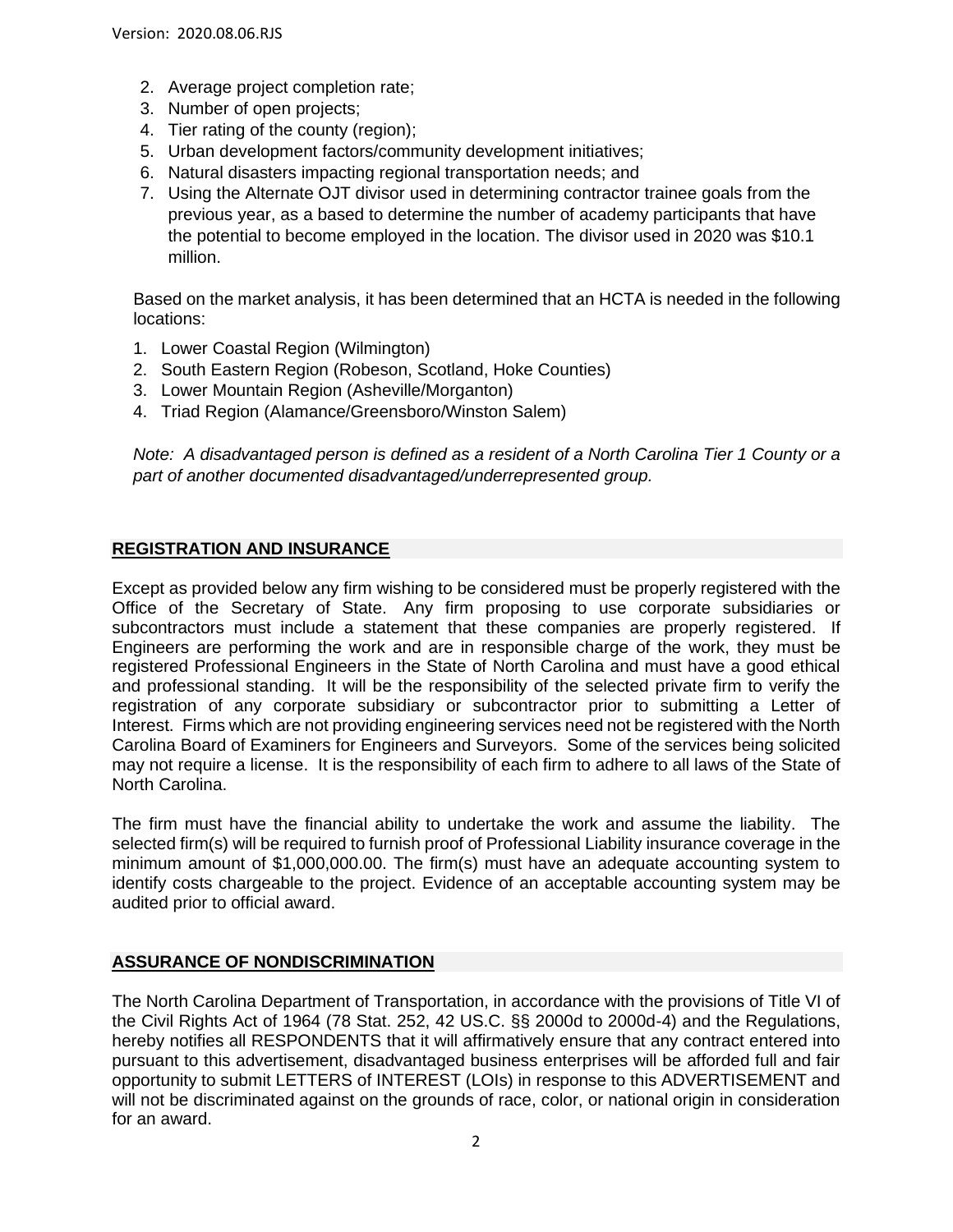#### **SCOPE OF WORK**

Prospective consultants must provide documented evidence that shows the ability to complete the tasks below. Prospective consultants should also reference the attached HCTA Operational Guide for additional guidance.

The deliverables outlined for each Goal represent the *minimal expected* for the list of associated tasks. Respondents are encouraged to offer alternative or additional deliverables if they will substantially improve the results of the project.

The schedule for completion of the deliverables will be determined between the State and the Firm after award of contract.

#### **A. GENERAL SCOPE**

**Task 1: Participant Recruitment Plan:** Partner with stakeholders (prime contractors, trade unions, associations, community training providers, faith-based organizations, non-profit community-based organizations, state agencies, colleges, universities, and/or workforce centers) to actively recruit a set quantity of eligible individuals.

**Task2: Facilities, supplies, and equipment:** Provide suitable space, computers, printers and deliver hands-on Highway Heavy Construction Training for a minimum of ten (10) participants per each eight (8) week session; or the approved CDC recommended/State allowed maximum due to social distancing due to COVID 19 protocols.

**Task 3: Coordinate Soft Skills and Vocational Training**: Ability to coordinate/implement a minimum of three (3) full sessions of the eight (8) week HCTA training program as described below.

| <b>Highway Construction Trades Academy Curriculum Deliverables</b>                                   |                                          |                                            |  |
|------------------------------------------------------------------------------------------------------|------------------------------------------|--------------------------------------------|--|
| Week 1: On-Boarding: Module 1 (M1): Intro to Highway Construction                                    |                                          |                                            |  |
| Career Interest Assessment, Work Readiness Assessment, Soft skills training, Life skills<br>training |                                          |                                            |  |
| Assessment/Deliverabl<br>Objective (O)<br><b>Activity Actions</b>                                    |                                          |                                            |  |
|                                                                                                      |                                          | es                                         |  |
| M1-O1:                                                                                               | M <sub>1</sub> -O <sub>1</sub> -Actions: | M1-01 Assessment:                          |  |
| Introduction to HRD, Highway                                                                         | <b>HCTA</b><br>$\bullet$                 | <b>Assessments Completed</b><br>٠          |  |
| <b>Construction Trades, Industry</b>                                                                 | onboarding                               | Complete Workforce                         |  |
| Partners and Workforce                                                                               | $\triangleright$ Paperwork               | <b>Partner Eligibility</b>                 |  |
| <b>Partners</b>                                                                                      | $\triangleright$ Introduce               | <b>Complete Module Survey</b><br>$\bullet$ |  |
|                                                                                                      | Highway                                  |                                            |  |
|                                                                                                      | Construction                             |                                            |  |
|                                                                                                      | Trades                                   |                                            |  |
|                                                                                                      | $\triangleright$ Career                  |                                            |  |
|                                                                                                      | Interest                                 |                                            |  |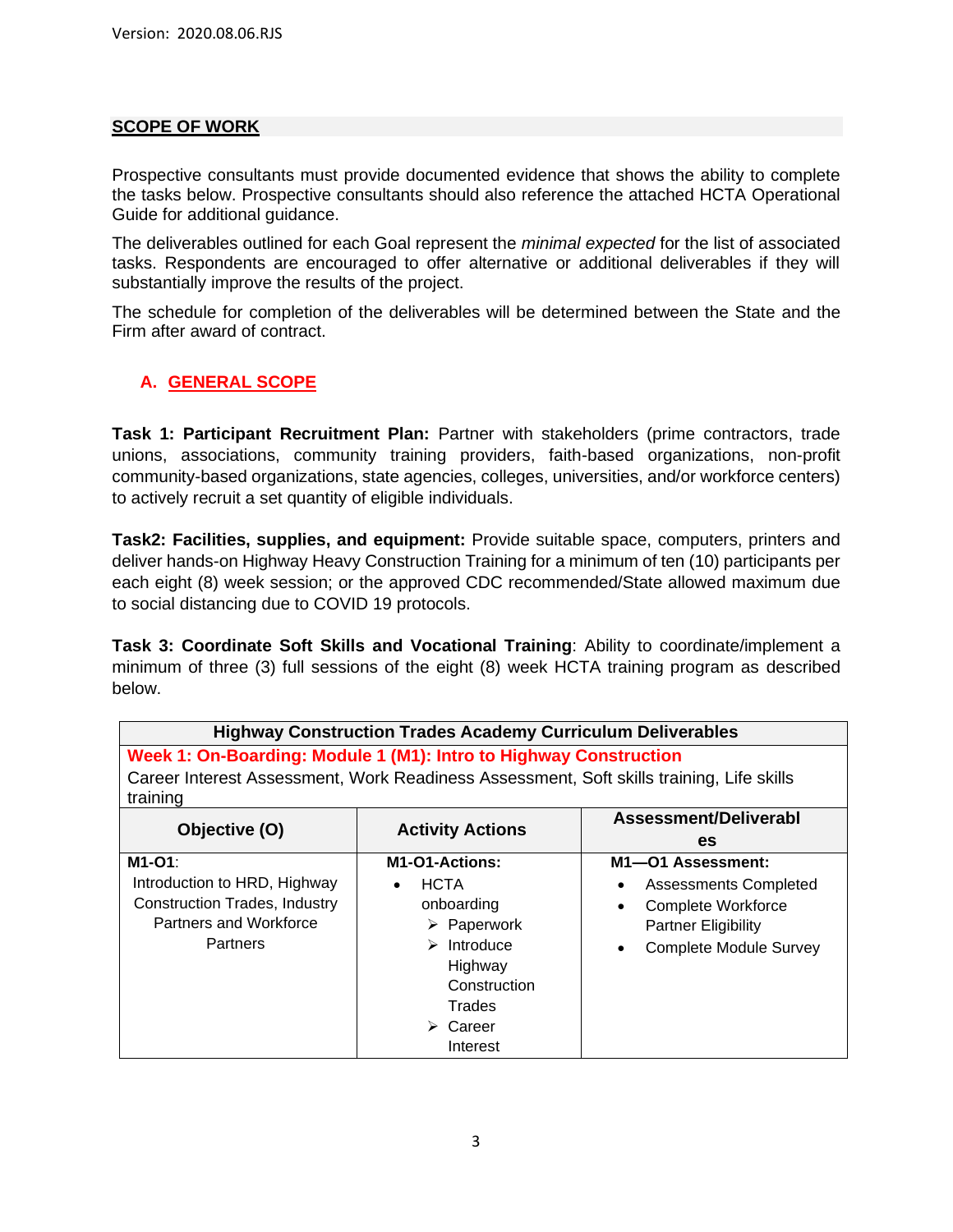| M1-O2:                                                                                 | M1-O2-Actions:         | M1-O2 Assessment:                          |  |
|----------------------------------------------------------------------------------------|------------------------|--------------------------------------------|--|
| To assess the participants'                                                            | <b>Work Readiness</b>  | <b>Start Portfolio</b><br>$\bullet$        |  |
| interests/aptitudes to being                                                           | Assessment             | Assessments                                |  |
| successful in the highway                                                              | Soft skills            | Completed                                  |  |
| construction industry                                                                  | training               | Complete Module<br>$\bullet$               |  |
|                                                                                        | Life skills            | Survey                                     |  |
|                                                                                        | training Highway       |                                            |  |
|                                                                                        | Construction           |                                            |  |
|                                                                                        |                        |                                            |  |
| Week 2: Module 2 (M2): Employability Skill Training                                    |                        |                                            |  |
| Employment Process, Applications, Resume, Cover Letter, Thank-you letter, Interviewing |                        |                                            |  |
| Techniques, Mock Interviews                                                            |                        |                                            |  |
| M2-O1:                                                                                 | M2-O1-Actions:         | M2-O1Assessment:                           |  |
| To provide trainees                                                                    | Common HC              | <b>Finish Portfolio</b>                    |  |
| with the skills and tools                                                              | hiring practices:      | Resume<br>⋗                                |  |
| needed for employment                                                                  | Applications,          | <b>Finished CL</b><br>⋗                    |  |
|                                                                                        | Resume, Cover          | Finish Workforce Profile                   |  |
|                                                                                        | & Thank-you            | Participation in Mock                      |  |
|                                                                                        | Letter                 | interviews                                 |  |
|                                                                                        | Interviewing           | <b>Complete Module Survey</b><br>$\bullet$ |  |
|                                                                                        | Techniques             | Complete weekly report<br>$\bullet$        |  |
|                                                                                        | <b>Mock Interviews</b> | Submit daily rosters<br>$\bullet$          |  |
|                                                                                        |                        |                                            |  |
| Week 3: Module 3 (M3): Construction Safety                                             |                        |                                            |  |
| OSHA10, CPR, Flagger, Math of the Trade, Using Rules, Tapes, and Squares, Fractions    |                        |                                            |  |
| and Decimals; Conversion Metrics                                                       |                        |                                            |  |
| M3-O1:                                                                                 | M3-O1-Actions:         | M3-O1- Assessment:                         |  |
| Trainees will gain knowledge of                                                        | OSHA 10<br>$\bullet$   | <b>Earned Credentials</b>                  |  |
| highway construction safety;                                                           | <b>CPR/First Aid</b>   | OSHA10 Card<br>⋗                           |  |
| Accident-prevention                                                                    | Intro Highway          | <b>CPR Card</b><br>⋗                       |  |
| procedures                                                                             | Construction           | Flagger<br>⋗                               |  |
|                                                                                        | Pt1: Work Zone         | Certification                              |  |
|                                                                                        | Safety                 | Complete Module                            |  |
|                                                                                        | - Flagging             | Survey                                     |  |
|                                                                                        | - Traffic Control      | Complete weekly                            |  |
|                                                                                        | Construction           | report                                     |  |
|                                                                                        | Math                   | Submit daily rosters<br>٠                  |  |
|                                                                                        | (Worksite visit)       | Motivation and<br>$\bullet$                |  |
|                                                                                        |                        | Retention                                  |  |
|                                                                                        |                        | Soft skills<br>⋗                           |  |
|                                                                                        |                        | building:                                  |  |
|                                                                                        |                        | Communication                              |  |
|                                                                                        |                        | ⋗<br>Case                                  |  |
|                                                                                        |                        | Management                                 |  |
|                                                                                        |                        | Check-In                                   |  |
|                                                                                        |                        |                                            |  |
| Week 4 &5: Module 4 (M4): Highway Construction General Labor Skills                    |                        |                                            |  |

Intro General Highway Construction Labor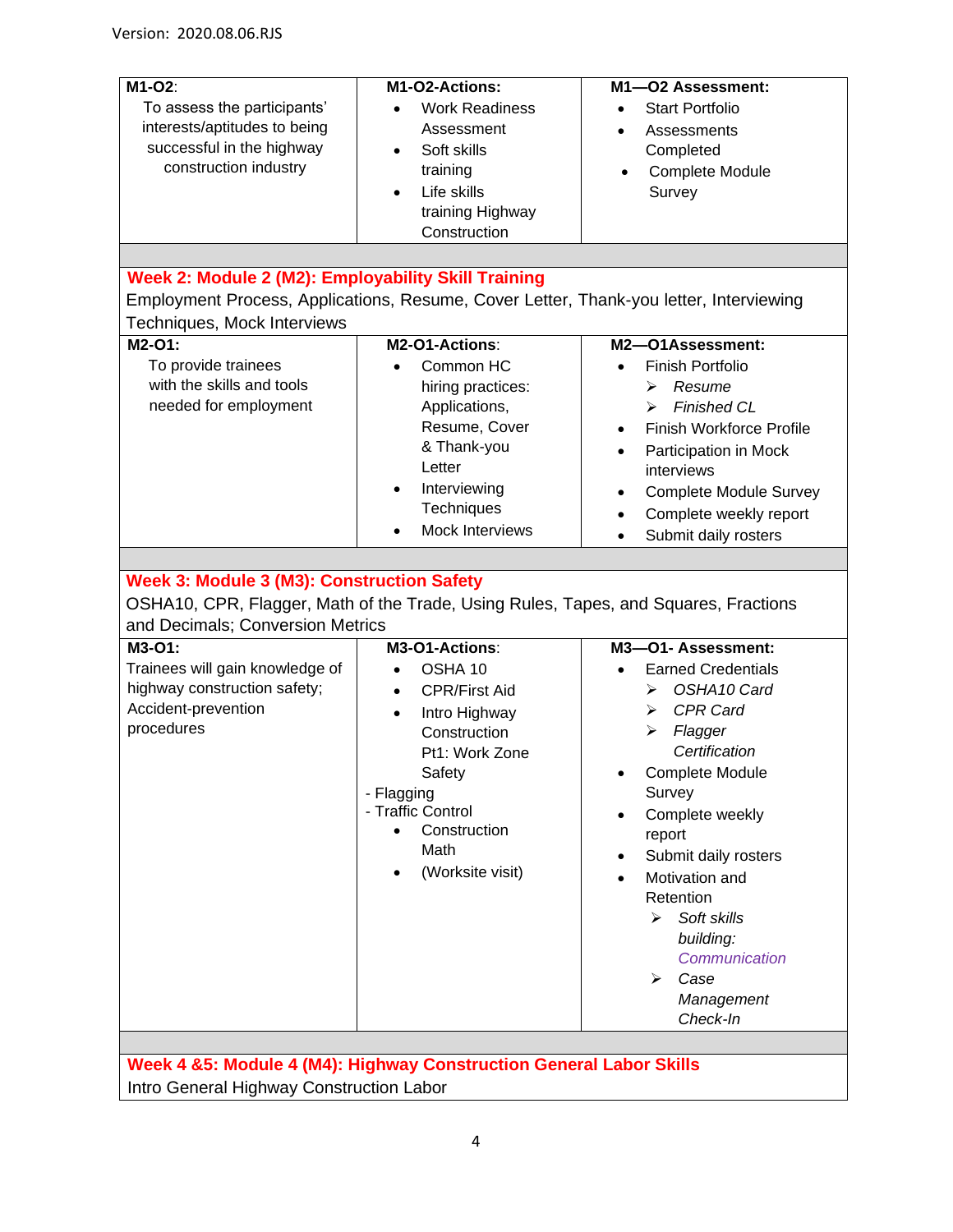| M4-01:<br>Trainees will develop needed                                                    | M4-O1-Actions:<br>Intro General | M4-O1 - Assessment:                               |  |
|-------------------------------------------------------------------------------------------|---------------------------------|---------------------------------------------------|--|
| foundational skills in highway                                                            | Labor Skills and                | 80% Proficiency<br>$\bullet$<br>Rating on General |  |
| construction labor                                                                        | Techniques Pt2:                 | Labor Skills Training                             |  |
|                                                                                           |                                 | Exam                                              |  |
|                                                                                           | Digging and                     |                                                   |  |
|                                                                                           | Trenching                       | Complete Module<br>$\bullet$                      |  |
|                                                                                           | Grading,                        | Survey                                            |  |
|                                                                                           | Leveling,                       | Complete weekly                                   |  |
|                                                                                           | and                             | report                                            |  |
|                                                                                           | Surveying                       | Submit daily rosters<br>$\bullet$                 |  |
|                                                                                           | Intro<br>$\blacksquare$         | Motivation and                                    |  |
|                                                                                           | Erosion/Soil                    | Retention                                         |  |
|                                                                                           | Fundamenta                      | Soft skills<br>➤                                  |  |
|                                                                                           | ls                              | building: Time                                    |  |
|                                                                                           |                                 | <b>Management</b>                                 |  |
|                                                                                           |                                 | Case<br>↘                                         |  |
|                                                                                           |                                 | Management                                        |  |
|                                                                                           |                                 | <b>Follow Up</b>                                  |  |
|                                                                                           |                                 |                                                   |  |
| Weeks 6 & 7: Module 5 (M5) Highway Construction Trades Skill Development                  |                                 |                                                   |  |
| Advanced Skill Training in Highway Construction Career Pathways                           |                                 |                                                   |  |
| $M5-O1$ :                                                                                 | M5-O1-Actions:                  | M5-O1-Assessment:                                 |  |
| Trainees will gain classroom                                                              | Intro Heavy<br>$\bullet$        | 80% Overall Skills<br>$\bullet$                   |  |
| and hands-on experience                                                                   | Equipment                       | <b>Proficiency Rating</b>                         |  |
| through a work-based learning                                                             | Operations                      | Complete Module<br>$\bullet$                      |  |
| opportunity                                                                               | Intro Trucking<br>$\bullet$     | Survey                                            |  |
|                                                                                           | and Hauling                     | Complete weekly                                   |  |
|                                                                                           | Intro Asphalt,                  | report                                            |  |
|                                                                                           | Paving and                      | Submit daily rosters<br>٠                         |  |
|                                                                                           | Striping                        | Motivation and                                    |  |
|                                                                                           | <b>Skills</b>                   | Retention                                         |  |
|                                                                                           | Assessment                      | Soft skills<br>↘                                  |  |
|                                                                                           |                                 | building:                                         |  |
|                                                                                           |                                 | Emotional                                         |  |
|                                                                                           |                                 | Intelligence                                      |  |
|                                                                                           |                                 | Case<br>⋗                                         |  |
|                                                                                           |                                 | Management                                        |  |
|                                                                                           |                                 | <b>Follow Up</b>                                  |  |
|                                                                                           |                                 |                                                   |  |
| <b>Week 8: Off Boarding Week:</b>                                                         |                                 |                                                   |  |
| Facilitated job placement assistance will be provided for trainees in this phase. Through |                                 |                                                   |  |
| Case Management, the academy will host a job fair, and provide intensive case             |                                 |                                                   |  |
| management.                                                                               |                                 |                                                   |  |
| <b>M5-02 Training Wrap Up:</b>                                                            | <b>Wrap-Up Actions:</b>         | <b>Wrap-Up Assessment</b>                         |  |
| Facilitated Job Search,                                                                   | Job                             | 80% of participants                               |  |
| Application Completion, Job                                                               | Fair/Contractor                 | receive a Certificate of                          |  |
| <b>Fair and Graduation</b>                                                                | <b>Led Skills</b>               | Completion                                        |  |
|                                                                                           | Accaccmant                      | 100% Evit Evaluations                             |  |

Assessment • Case management • 100% Exit Evaluations • 100% of completers Job/Co-Op Placement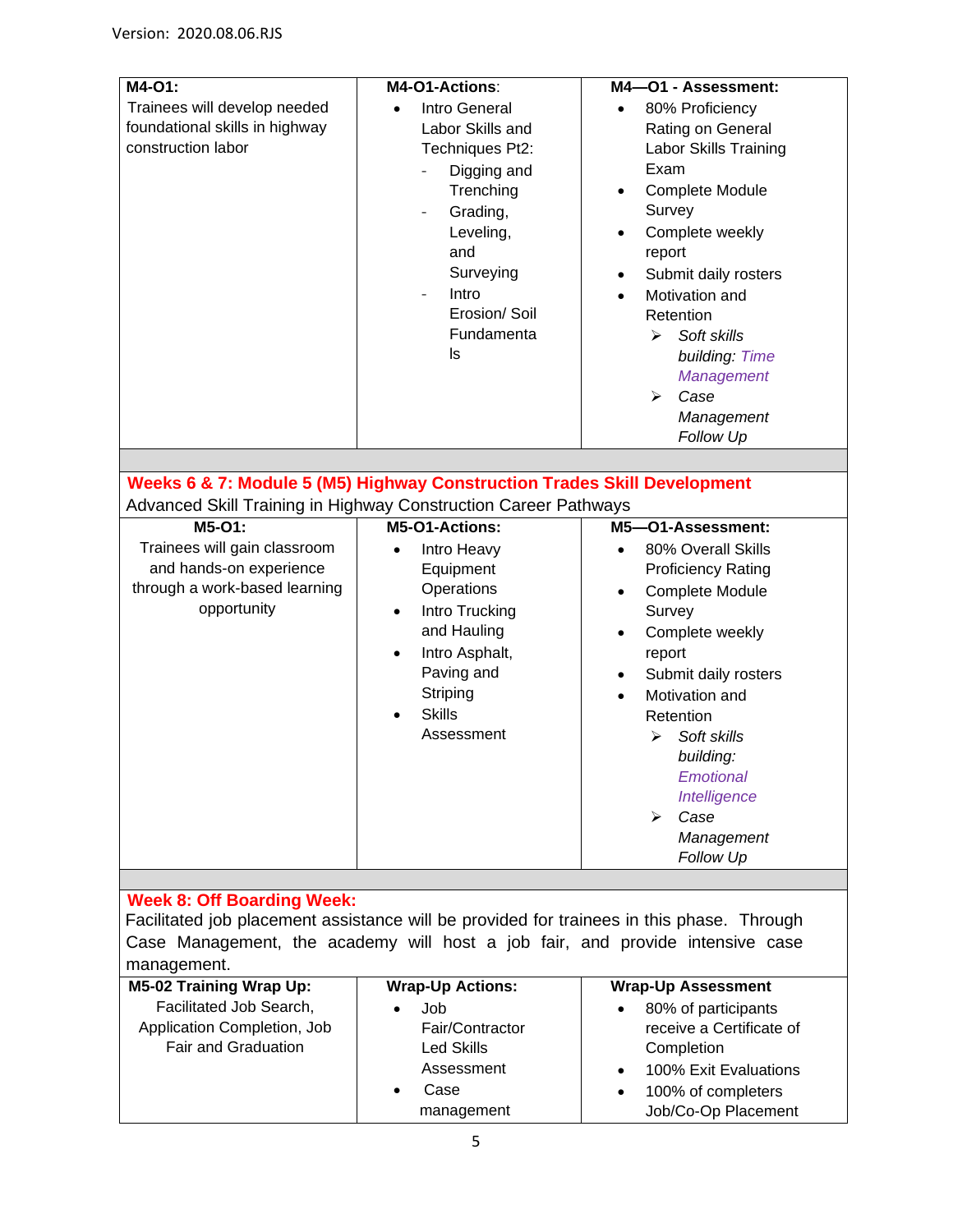| <b>Interviews</b><br><b>Graduation</b><br>Follow up calls<br>$\bullet$ | in the 1-week time<br>frame<br>Submit Cohort<br>$\bullet$<br>Portfolio within 2<br>weeks of the end date |
|------------------------------------------------------------------------|----------------------------------------------------------------------------------------------------------|
|------------------------------------------------------------------------|----------------------------------------------------------------------------------------------------------|

**Task 4 Staffing:** Ability to hire qualified subject matter experts/ instructors to facilitate training.

**Task 5: Workforce Partner Collaborations:** Lead collaborations with Employers and Workforce Partners to include but not limited to:

- o Documented partnerships with contractors, community-based entities, including educational entities, that have a stake or interest in NCDOT Highway Heavy Construction projects.
- o Documented partnership with local NC Works and Workforce Board
- o Local Community College
- o Facilitating an Employer Advisory Committee

**Task 6: Job Placement**: Development and implementation of a detailed plan to connect training completers to direct hire opportunities with Prime Contractors or place completers into a Co-Operative Work-Based Learning for up to 160 hours with work allowances not to exceed minimum wage.

**Task 7: Case Management:** Provide post-graduation follow-up assistance to program participants for on-going counseling, advocacy, placement, and case management for up to 12 months after graduation for each of the participants.

**Task 8: Project Calendar:** Provide a project timeline/calendar that details how project will implemented for review and approval.

**Task 9: Budget:** Provide a detailed/itemized budget using the budget template provided with this RFP.

**Task10: Marketing/Branding (Program Documents):** Provide a marketing plan that aligns with marketing and branding procedures as outlined in the HCTA Operational Guide.

**Task 11: Reporting and Evaluation:** Provide a plan that aligns with reporting requirements as outlined in the HCTA Operational Guide.

**Task 12: Billing and Invoicing:** Provide a plan that aligns with procedures as outlined in the HCTA Operational Guide.

#### **B. CONSULTANT QUALIFICATIONS**

Evidence that the consultant has the following experience, qualifications, and skills is necessary for a consultant to be selected and to succeed in support of the NCDOT OJT effort: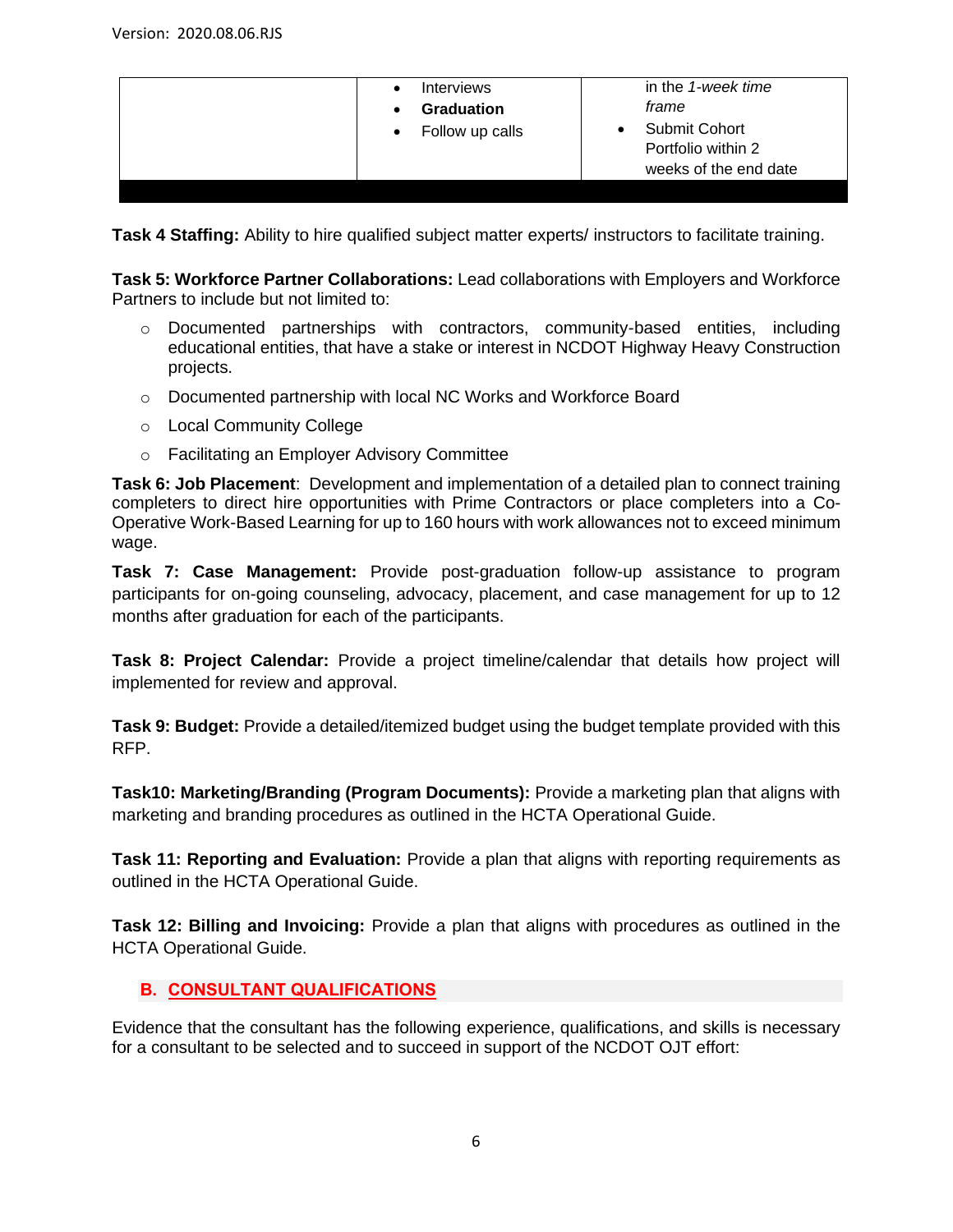- a. Demonstrated ability to maintain cordial, effective, and productive working relationships with NCDOT officials and personnel; with the general public and with other professional consultants that may be selected to participate in the delivery of the OJT Program;
- b. In-depth knowledge of current Federal (FHWA) and State (NCDOT) regulations which impact the highway construction industry;
- c. In-depth knowledge of NCDOT related construction administration;
- d. Verifiable and confirmed contacts and experience working with NCDOT personnel, contractors, subcontractors, vendors, and suppliers;
- e. Ability to speak publicly to large, diverse, multi-focused audiences;
- f. Ability to coordinate trade shows, educational events, and outreach sessions;
- g. Demonstrated ability and experience to develop and deliver a wide variety of training, mentoring, and/or educational programs in various areas related to employment (i.e., recruitment, retention, and training);
- h. Must have experience in providing direct client services in the area of employment counseling, client needs assessment, and vocational evaluation;
- i. Ability to manage administrative programs and procedures, and to evaluate their effectiveness;
- j. Experience in improving employability (their own or that of others) by utilizing benchmarks to detect areas of improvement; by addressing improvement needs through applicable training / mentoring / education; by measuring progress and effectiveness through the implementation of follow-up assessments; and by providing employment guidance to help individuals make directional and/or strategic decisions to continue their personal and professional improvement;
- k. Ability to exercise judgment and discretion in establishing, applying and interpreting a wide range of administrative policies and procedures;
- l. Verifiable letters of reference to confirm the consultant's competence, experience, ethics, and integrity;
- m. Demonstrated understanding of this RFLOI performance as evidenced by a wellorganized and complete proposal; and
- n. Workforce development and business development experience.

#### **C. SPECIAL REQUIREMENTS**

I. Documented ability to implement the following Center for Disease Control and Prevention (CDC) guidelines for face to face instruction.

#### **a. CDC Guidelines: Highway Construction Trades Academy In-Person Classes**

- 1. Class size will be limited to nine (9) students and one (1) instructor
- 2. Daily monitoring of temperature for all students and instructor
- 3. Frequently wash hands thoroughly for 20 seconds
- 4. Students will wear masks over their nose and mouth to prevent them from spreading the virus and practice 6ft of social distancing
- 5. Minimize movement throughout the building and restrict mixing between classes. Try to keep the same student and staff groups together throughout the school day as much as possible
- 6. Have enough supplies to minimize the sharing of highly touched materials to the extent possible, avoid sharing electronic devices, books, games, and other learning aids
- 7. When students are conducting tasks where six feet of social distancing is not feasible or impractical, instructors must perform a Student Hazard Analysis (SHA) for each task, procedure, or instance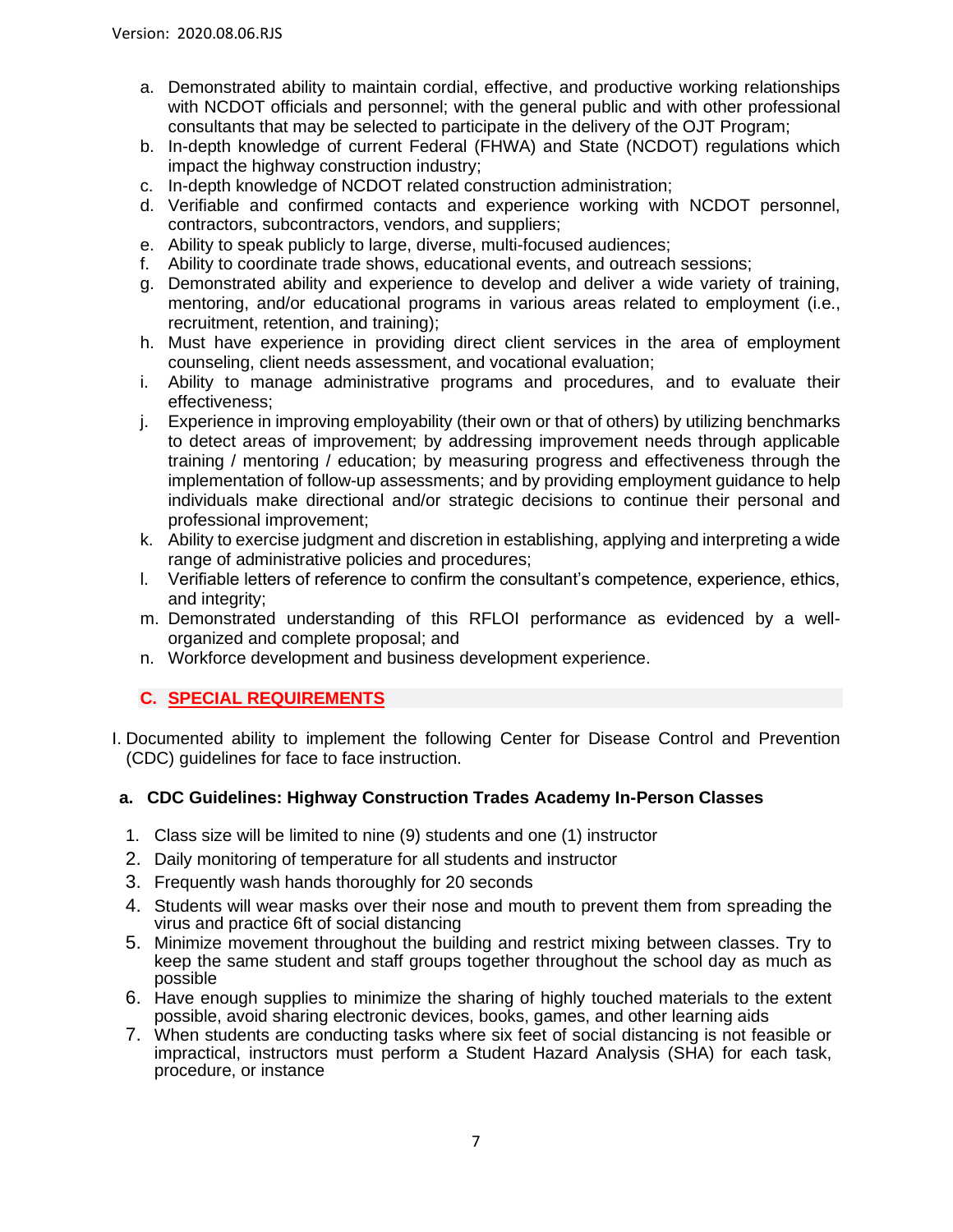- 8. If process requires less than six feet distancing and has no alternative, provide suitable personal protective equipment (PPE), limit interaction to the minimum time required to perform the given task
- 9. Social distancing observations apply to parking lots, staging areas, and any other location identified by the Instructor
- 10. Discourage students from using other students' phones, desks, tools, and equipment. If necessary, clean and disinfect them before and after use

#### **b. CDC Guidelines: Building Safety Measures**

- 1. Stagger arrival and drop-off times, or put in place other measures to limit direct contact with students as much as possible
- 2. Instructors are required to monitor students during breaks, and slack periods to ensure that they are maintaining proper CDC and social distancing protocols
- 3. Project Coordinator will conduct random onsite inspections to ensure that the mandates are followed and implemented accordingly
- 4. Place wash stations or hand sanitizers in multiple locations to encourage hand hygiene
- 5. Restrict nonessential visitors or volunteers
- 6. Maintain a daily attendance log for all students and visitors
- 7. If anyone shows symptoms of sickness, send them home and require them to selfquarantine for at least two weeks
- 8. Janitorial service clean classrooms daily
- 9. Provide sanitizing material for instructors in the classrooms
- 10. Communicating with the staff regularly and if any new health and safety guidelines come out, pass them along to Staff and Students
- **II.** Documented ability to provide virtual learning instructional format if and when needed.

#### **PROPOSED CONTRACT TIME: ONE YEAR, RENEWABLE UP TO ONE YEAR.**

#### **PROPOSED CONTRACT PAYMENT TYPE: COST - PLUS AGAINST A CONTRACT MAXIMUM OR LUMP SUM**

#### **SUBMITTAL REQUIREMENTS**

All LOIs are limited to **ten (10) pages** inclusive of the cover sheet and shall be typed on 8-1/2" x 11" sheets, single-spaced, one-sided.

LOIs containing more than ten (10) pages will not be considered.

#### *ONLY ELECTRONIC LOIs WILL BE ACCEPTED.* Paper copies are not required

LOIs should be submitted in .pdf format using software such as Adobe, CutePDF PDF Writer, Docudesk deskPDF, etc.

The LOI should be sent as a .pdf file, **through NCDOT's File Transfer System (FTS)**, to **[bjrobinson@ncdot.gov.](mailto:bjrobinson@ncdot.gov)** The subject line should contain the Firm's Name, and "**RFLOI for 2020 On-the-Job Training (OJT) Highway Construction Trades Academy."** The FTS will send you an electronic receipt when your LOI is **uploaded** to NCDOT's FTS.

If an interested firm **DOES NOT** have an FTS account, they should send a request through regular e-mail to **[bjrobinson@ncdot.gov.](mailto:bjrobinson@ncdot.gov)** A response will be sent via the FTS system that will provide a login username, password, and login procedures.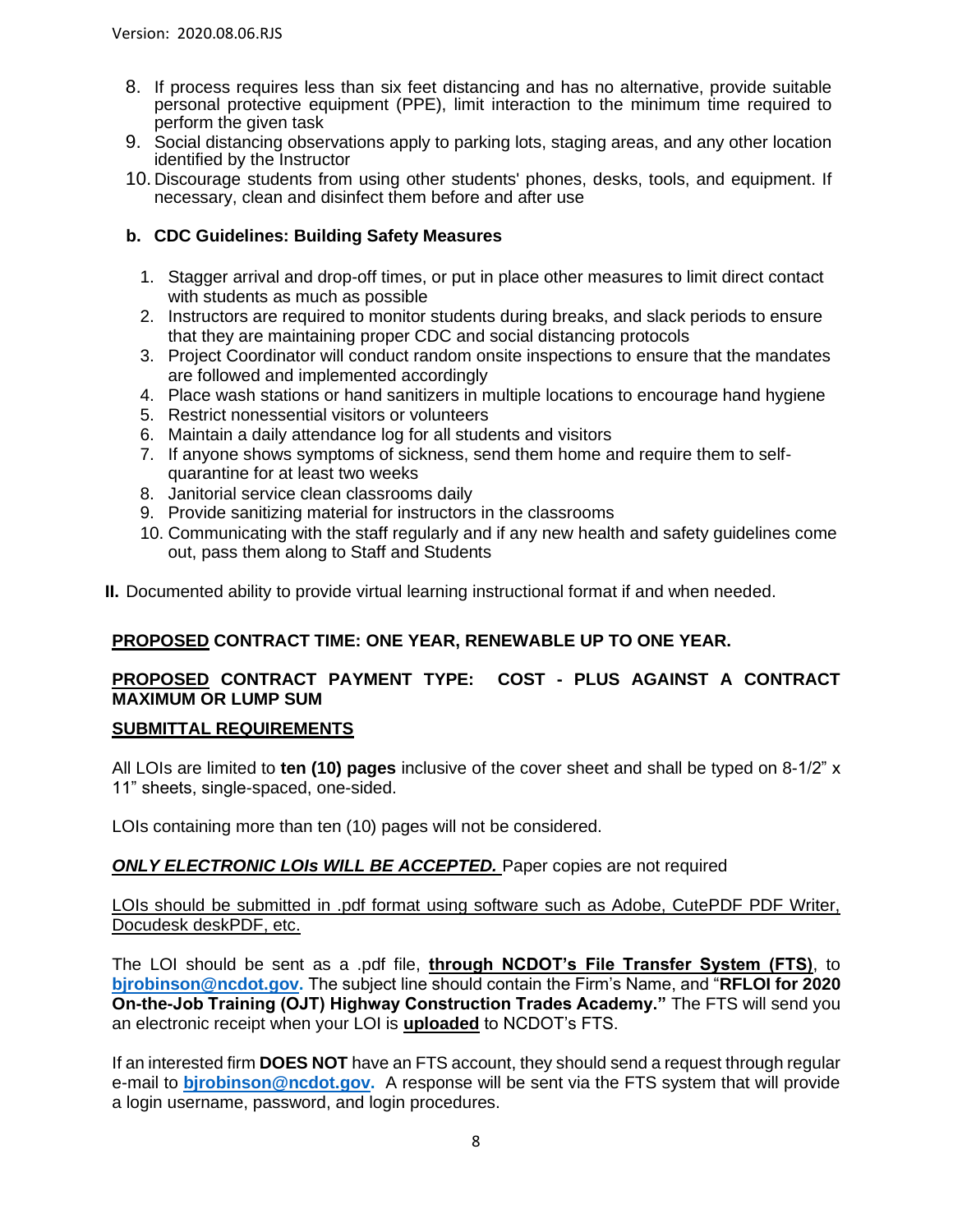**LOIs SHALL be received electronically no later than 12:00 P.M. (NOON) EST, December 2, 2020.**

**LOIs received after this deadline will not be considered.**

**Firms submitting LOIs are encouraged to carefully check them for conformance to the requirements stated above (and any other requirements in this Advertisement). If LOIs are submitted late, exceed the maximum number of pages, are sent by any means other than NCDOT's FTS system, or are sent to any NCDOT FTS recipient's email address other than bjrobinson@ncdot.gov, they will be disqualified.**

**The Department reserves the right to reject all LOIs and not proceed with procurement.**

**The Department reserves the right to waive any technicality in LOIs, or notify the Firm(s) of such technicality and allow the Firm(s) up to two (2) business days to rectify the technicality.**

All correspondence and questions concerning this RFLOI should be directed to **Bonnie Robinson, Administrative Officer for the Office of Civil Rights at [bjrobinson@ncdot.gov.](mailto:bjrobinson@ncdot.gov)** IF APPLICABLE, questions may be submitted electronically only, to the contact above. Responses will be issued in the form of an addendum available to all interested parties. Interested parties should also send a request, by email only, to the person listed above to be placed on a public correspondence list to ensure future updates regarding the RFLOI or other project information can be conveyed. Questions must be submitted to the person listed above no later than **November 16, 2020** The last addendum will be issued no later than **November 18, 2020 NOTE: To adhere to the Timeframe, a Notice to Proceed is expected to be issued shortly after (a) firm(s)/team(s) is/are selected. All firm(s)/team(s) submitting a LETTER OF INTEREST should make sure that their rates and overheads are current and have been audited by NCDOT.**

#### **SELECTION PROCESS**

The following is a general description of the selection process:

A Selection Team will be convened to evaluate proposals received in accordance with the schedule and evaluation criteria stated in this RFLOI. The Selection Team will rank the consulting candidates (firms, teams and/or individuals), and will short list a group of finalists for a personal interview which will provide most qualified consultant(s) for each Task or group of tasks.

The Selection Team will then negotiate with the most qualified consultant(s) firm, based on a thorough and detailed scope of services, and will reach agreement on terms and fees for professional services valid for the period of engagement. In the event that an agreement cannot be reached, the Selection Team reserves the right to terminate negotiations with that consultant and will commence negotiations with the next most qualified consultant. All contracts will be negotiated on a lump sum or cost plus against a contract maximum basis, as determined by the Department.

The Selection Team may, at the Department's discretion, choose any number of firms to provide the services being solicited. Selection of any firm and/or team is subject to the approval of the North Carolina Department of Transportation.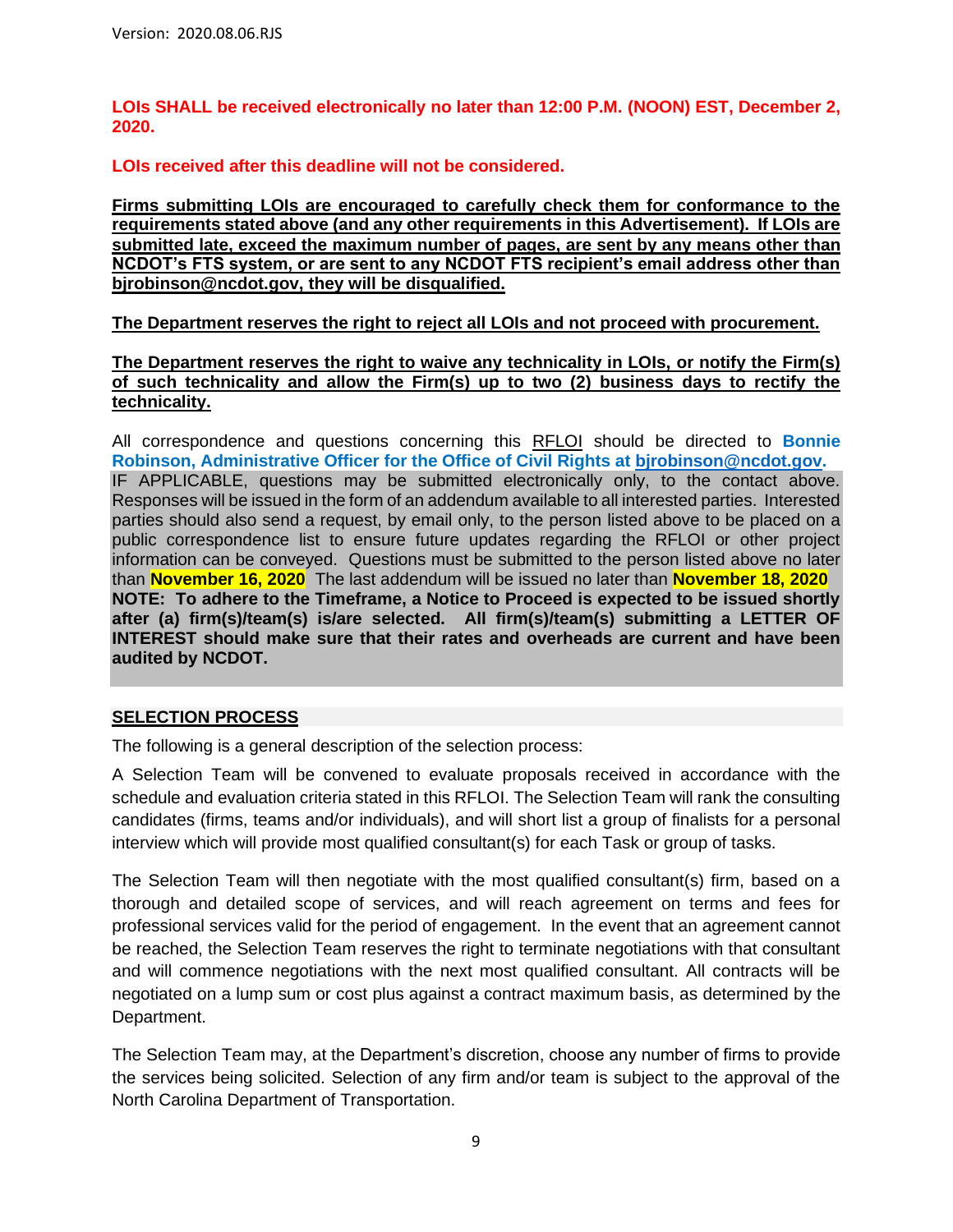#### **SMALL PROFESSIONAL SERVICE FIRM (SPSF) PARTICIPATION**

The Department encourages the use of Small Professional Services Firms (SPSF). Small businesses determined to be eligible for participation in the SPSF program are those meeting size standards defined by Small Business Administration (SBA) regulations, 13 CFR Part 121 in Sector 54 under the North American Industrial Classification System (NAICS). The SPSF program is a race, ethnicity, and gender-neutral program designed to increase the availability of contracting opportunities for small businesses on federal, state or locally funded contracts. SPSF participation is not contingent upon the funding source.

The Firm, at the time the Letter of Interest is submitted, shall submit a listing of all known SPSF firms that will participate in the performance of the identified work. The participation shall be submitted on the Department's Subconsultant Form RS-2. RS-2 forms may be accessed on the Department's website at NCDOT Connect Guidelines & Forms. The SPSF must be qualified with the Department to perform the work for which they are listed.

#### **PREQUALIFICATION**

The Department maintains on file the qualifications and key personnel for each approved discipline, as well as any required samples of work. Each year on the anniversary date of the company, the firm shall renew their prequalified disciplines. If your firm has not renewed its application as required by your anniversary date or if your firm is not currently prequalified, please submit an application to the Department prior to submittal of your LOI. An application may be accessed on the Department's website at Prequalifying Private Consulting Firms -- Learn how to become Prequalified as a Private Consulting Firm with NCDOT. Having this data on file with the Department eliminates the need to resubmit this data with each letter of interest.

Professional Services Contracts are race and gender neutral and do not contain goals. However, the Respondent is encouraged to give every opportunity to allow Disadvantaged, Minority-Owned and Women-Owned Business Enterprises (DBE/MBE/WBE) subconsultant utilization on all LOIs, contracts and supplemental agreements. The Firm, subconsultant and subfirm shall not discriminate on the basis of race, religion, color, national origin, age, disability or sex in the performance of this contract.

#### **SELECTION CRITERIA**

#### **All firms who submit responsive letters of interest will be considered.**

Responses to this RFLOI will be evaluated in accordance with the following criteria:

1. **20%** = Qualifications and experience of the consultant, and any sub consultants, regarding their ability to collect and analyze data, research trends, evaluate economic issues, and develop solutions that specifically impact employment and labor.

2. **40%** = Qualifications and experience of the consultant, and any sub consultants, regarding developing and delivering training, education, mentoring programs in support of or associated with the construction industry.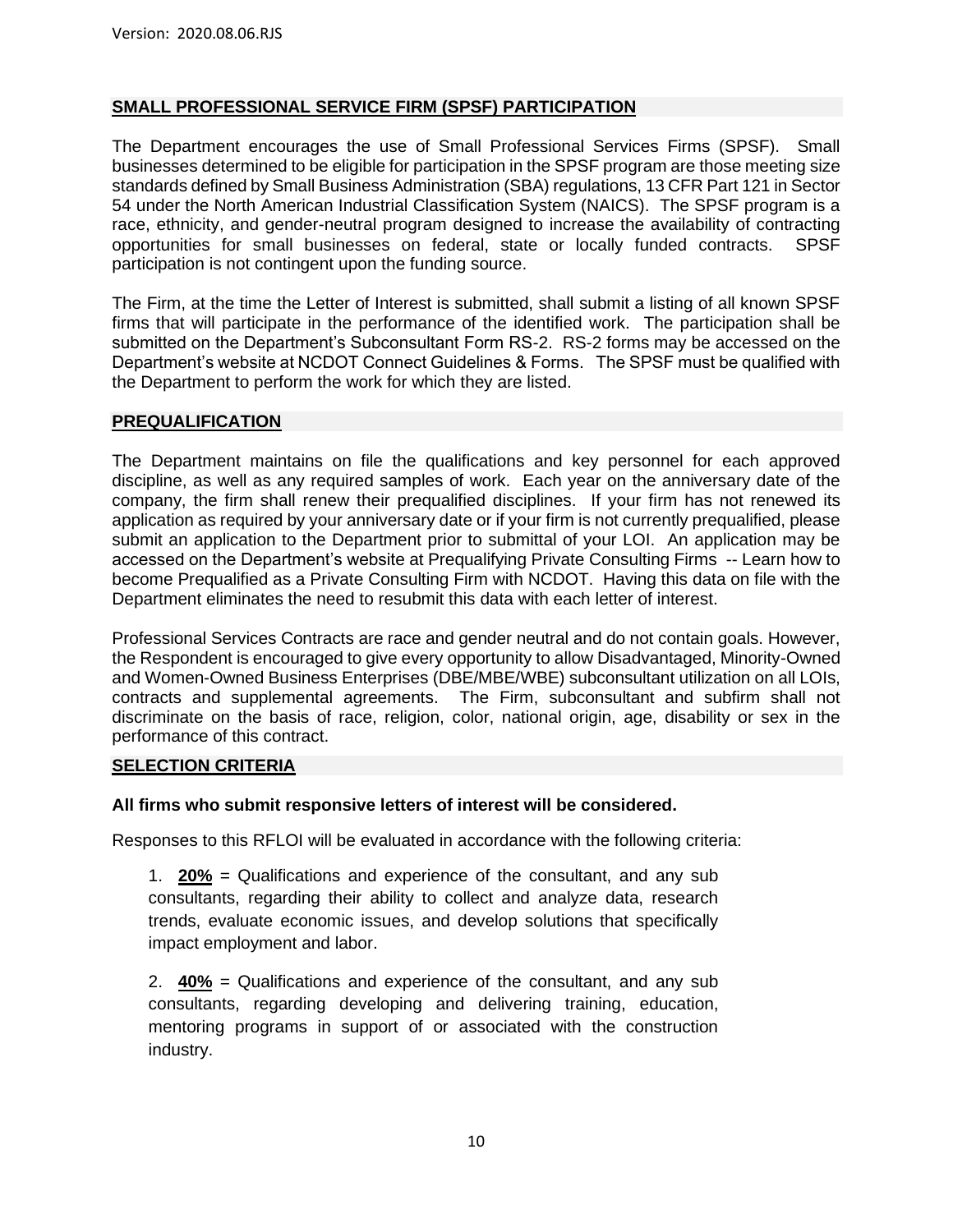3. **10%** = Knowledge of Federal (FHWA), State (NCDOT) regulations, programs, associated with highway construction, highway contracts, contract administration and demonstrated ability to manage administrative programs and procedures, and to evaluate their effectiveness.

4. **20%** = Demonstrated partnerships with prime contractors, trade unions, associations, community training providers, non-profit community-based organizations, state agencies, colleges, universities and/or workforce centers

5. **10%** = The Firm's documented ability to meet the CDC guidelines for inperson training and documented ability to provide virtual instruction, when necessary.

#### **SUBMISSION ORGANIZATION AND INFORMATION REQUIREMENTS**

The LOI should be addressed to **Bonnie Robinson, Administrative Officer for the Office of Civil Rights** and must include the name, address, telephone number, and e-mail address of the prime consultant's contact person for this RFLOI.

The LOI must also include the information outlined below:

#### **Chapter 1 - Introduction**

The Introduction should demonstrate the consultant's overall qualifications to fulfill the requirements of the scope of work and should contain the following elements of information:

- Expression of firm's interest in the work;
- Statement of whether firm is on register with the NC Secretary of State;
- Statement regarding firm's(') possible conflict of interest for the work; and
- Summation of information contained in the letter of interest.

#### **Chapter 2 - Team Qualifications**

This chapter should elaborate on the general information presented in the introduction, to establish the credentials and experience of the consultant to undertake this type of effort. The following must be included:

- 1. Identify recent, similar projects the firm, acting as the prime contractor, has conducted which demonstrates its ability to conduct and manage the project. Provide a synopsis of each project and include the date completed and contact person.
- 2. If subconsultants are involved, provide corresponding information describing their qualifications as requested in bullet number 1 above.

#### **Chapter 3 - Team Experience**

This chapter must provide the names, classifications, and location of the firm's North Carolina employees and resources to be assigned to the advertised work; and the professional credentials and experience of the persons assigned to the project, along with any unique qualifications of key personnel. Although standard personnel resumes may be included, identify pertinent team experience to be applied to this project. Specifically, the Department is interested in the experience, expertise, and total quality of the consultant's proposed team. If principals of the firm will not be actively involved in the study/contract/project, do not list them. The submittal shall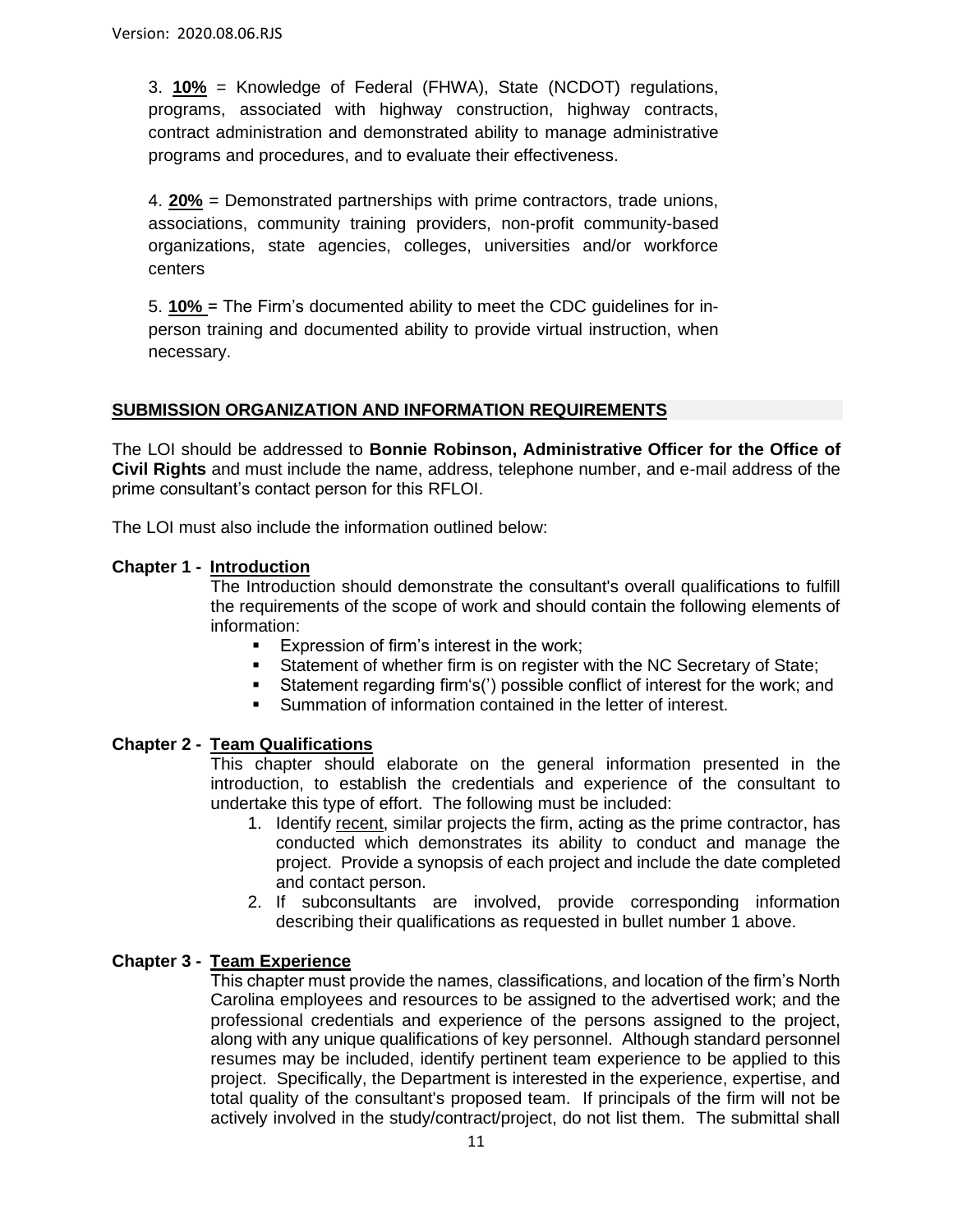clearly indicate the Consultant's Project Manager, other key Team Members and his/her qualifications for the proposed work. Also, include the team's organization chart for the Project / Plan. A Capacity Chart / Graph (available work force) should also be included. Any other pertinent information should also be listed in this section.

*Note:* If a project team or subconsultant encounters personnel changes, or any other changes of significance dealing with the company, NCDOT should be notified immediately.

#### **Chapter 4 - Technical Approach**

The consultant shall provide information on its understanding of, and approach to accomplish, this project, including their envisioned scope for the work and any innovative ideas/approaches, and a schedule to achieve the dates outlined in this RFLOI (if any project-specific dates are outlined below). The technical approach should also include documented ability to meet the special requirements for the HCTAs, including the CDC guidelines for face-to-face instruction and documented ability to provide virtual instruction, when necessary.

#### **SUBMISSION SCHEDULE AND KEY DATES**

RFLOI Release – **October 30, 2020**

Deadline for Questions – **November 16, 2020**

Issue Final Addendum – **November 18, 2020**

Deadline for LOI Submission – **December 2, 2020 – 12:00 P.M. (Noon) EST**

Shortlist Announced **\*** - **December 7, 2020**

Interviews (if needed)- Week of December 7, 2020

Firm Selection and Notification **\*\*** - **December 18, 2020**

Anticipated Notice to Proceed – **February 2021**

**\*** Notification will **ONLY** be sent to shortlisted firms.

**\*\*** Notification will **ONLY** be sent to selected firms.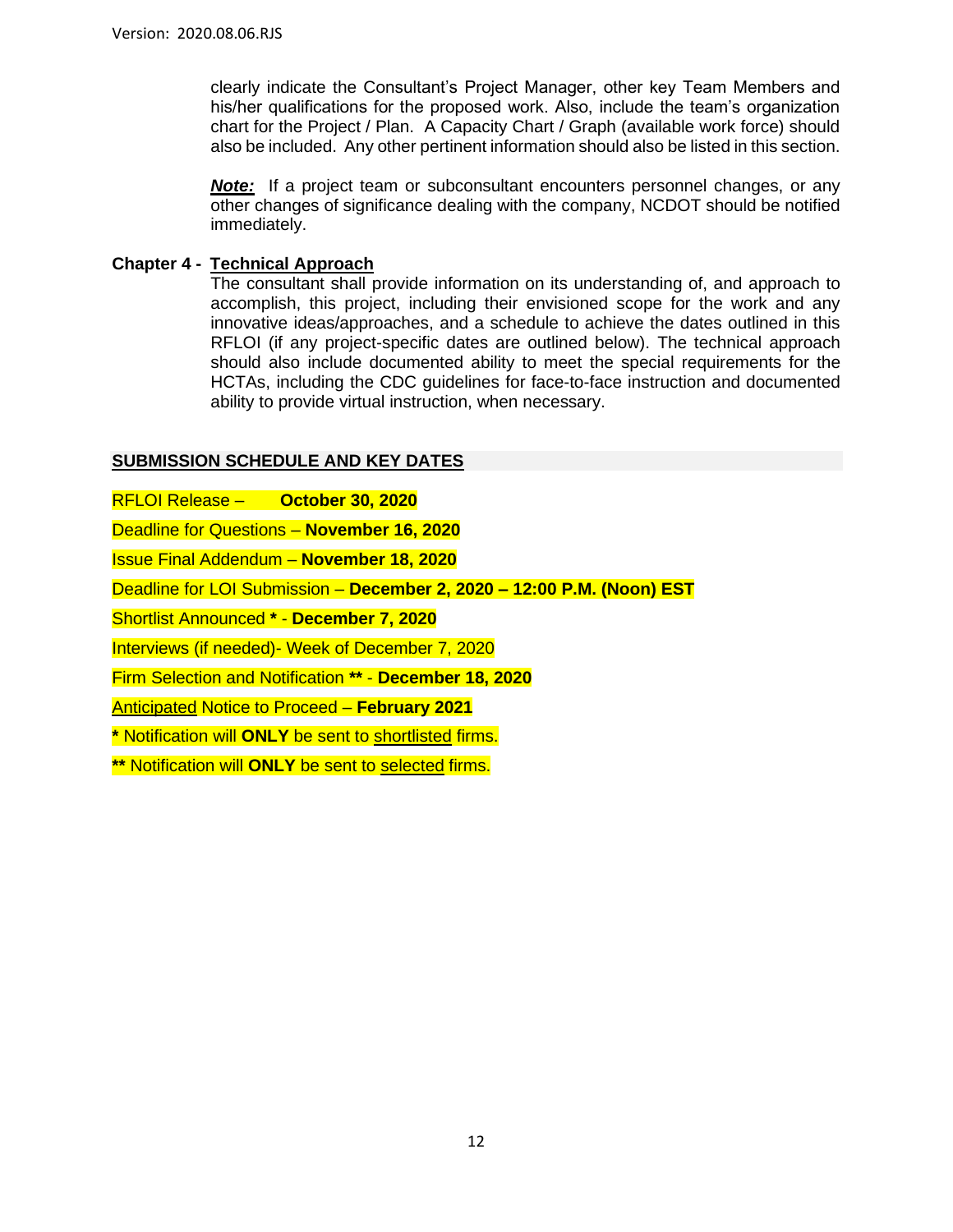

# RECRUIT, TRAIN, RETAIN AND GROW

On-the-Job Training Program

# **Training and Education Supportive Services**

**HCTA Operational Guide**

**Email: [ojt@ncdot.gov](mailto:ojt@ncdot.gov) Office #: 984-236-1253**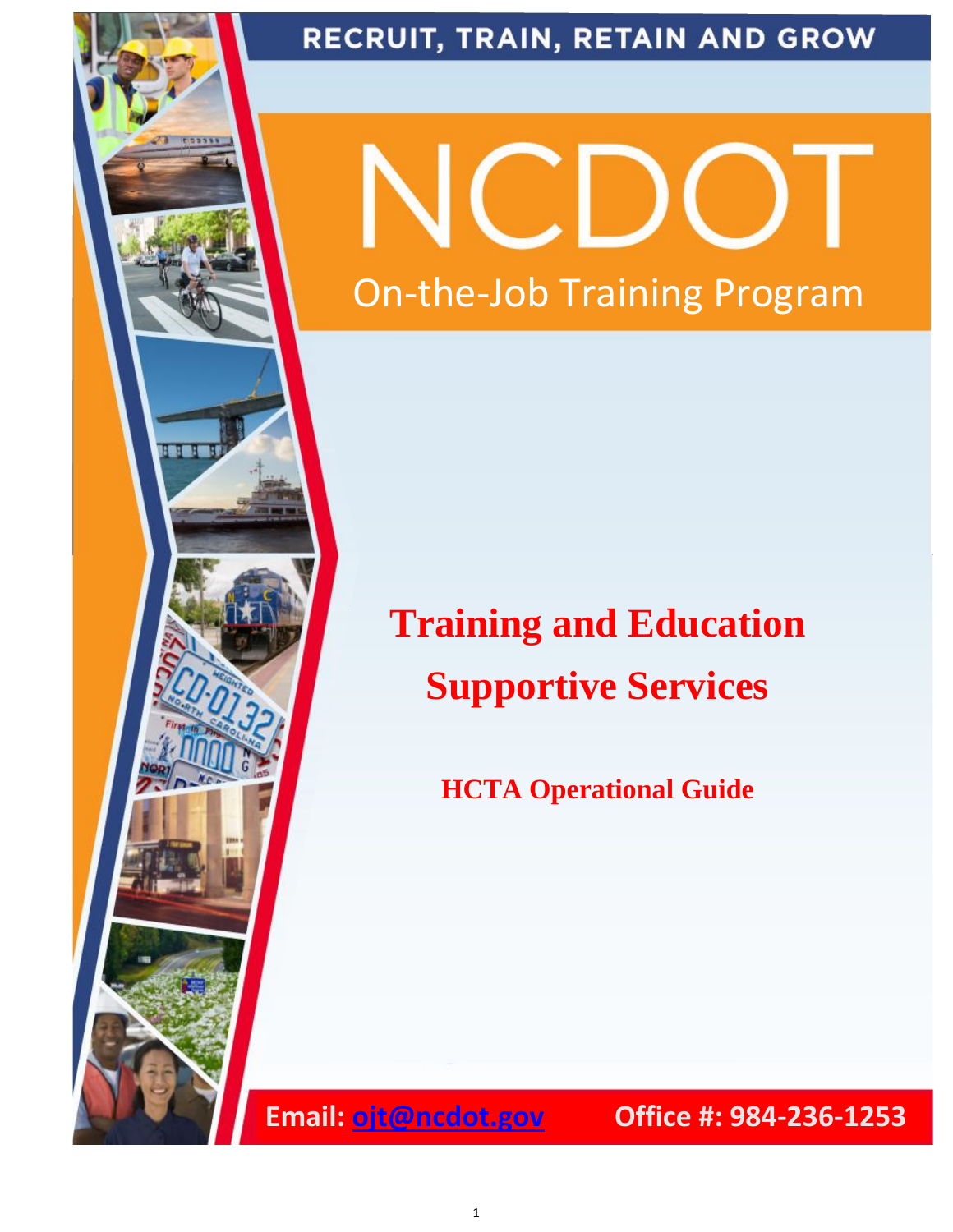**This document has been approved for use and dissemination.**

DocuSigned by:

DocuSigned by: Tin Moore 10/7/2020

**Tim Moore, OJT Manager Shelby Scales, Director NCDOT OCR**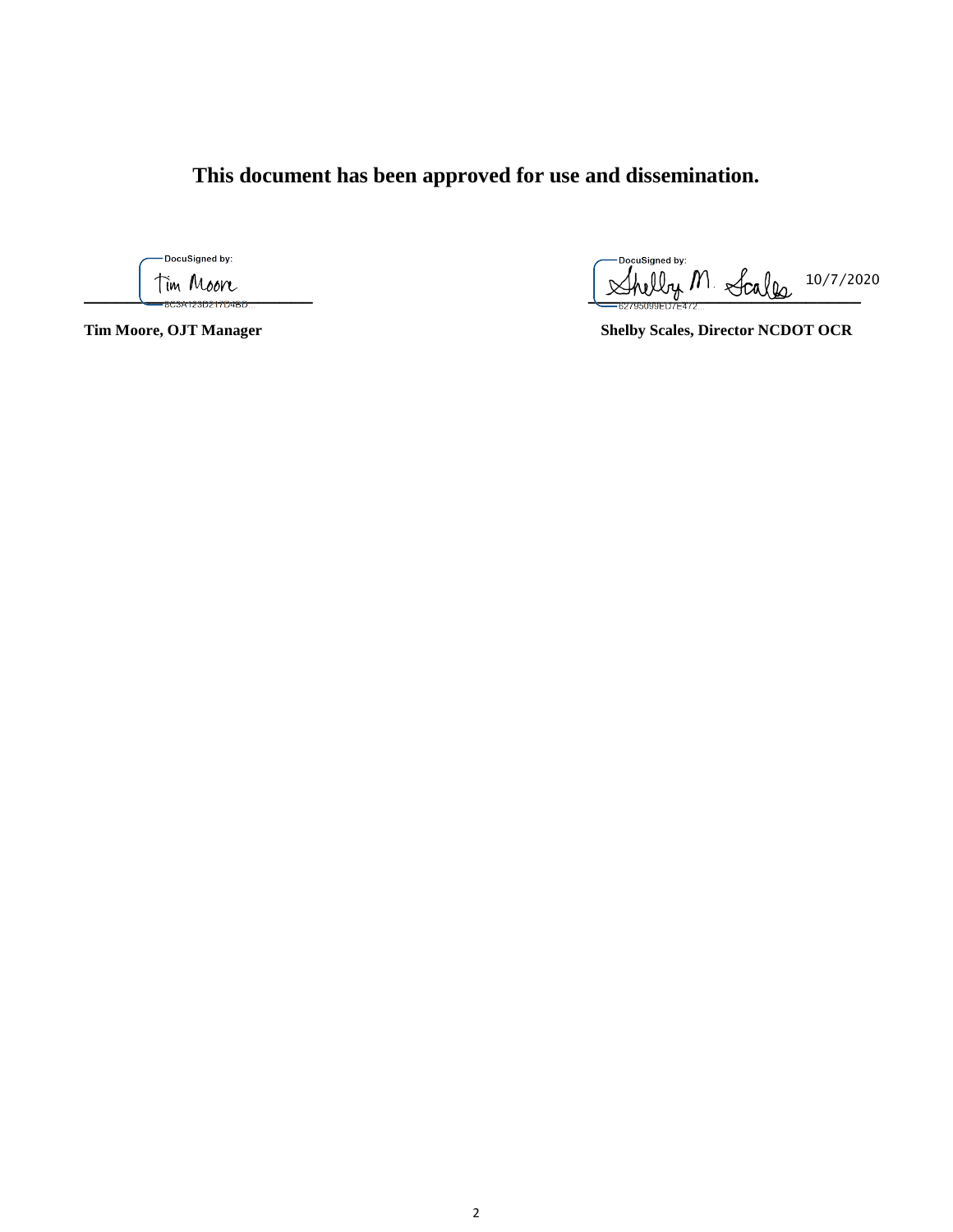# **Table of Contents**

| 13 |
|----|
|    |
|    |
|    |
|    |
|    |
|    |
|    |
|    |
|    |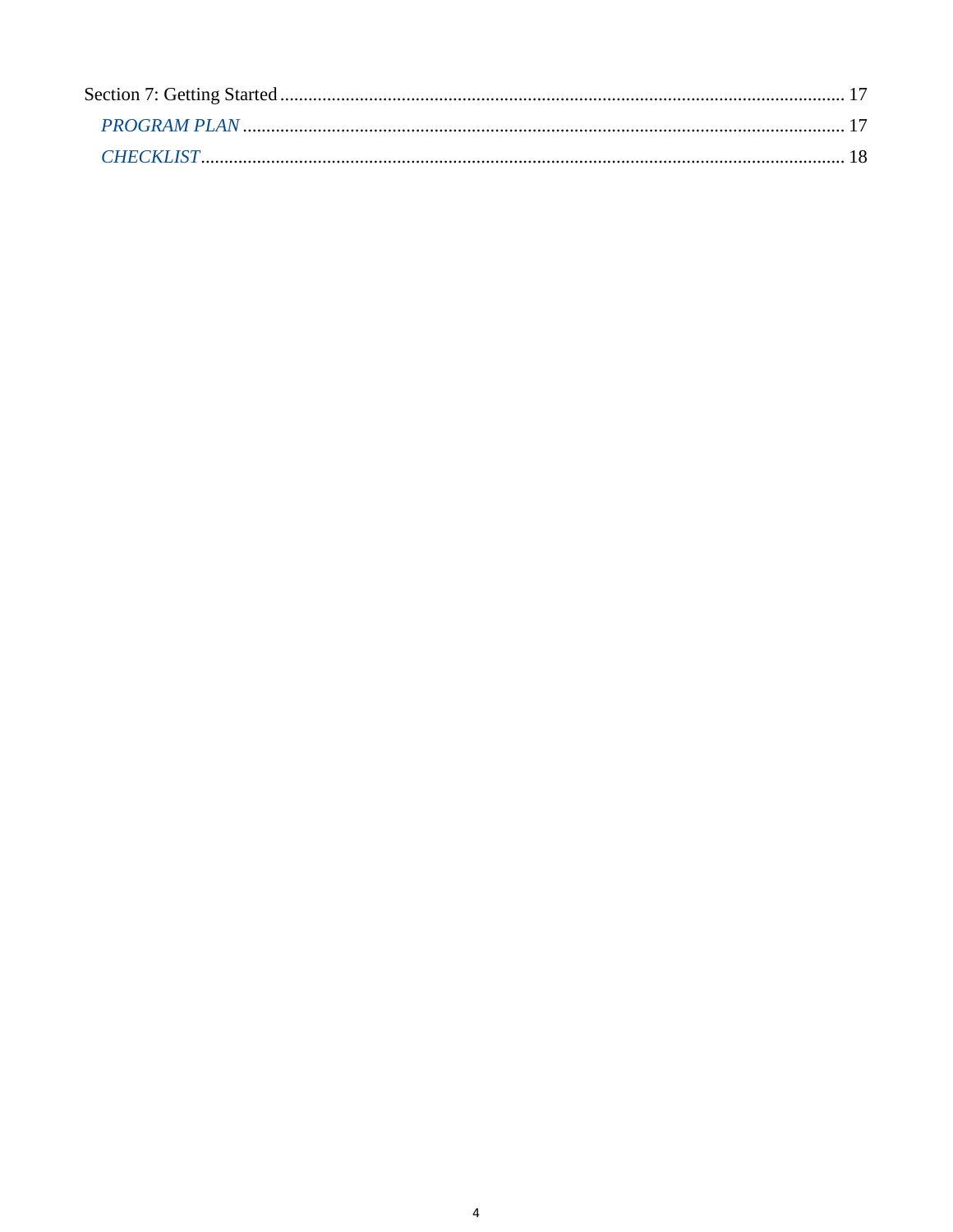# **SECTION 1: INTRODUCTION**

Welcome to the NCDOT/On-the-Job Training (OJT) Unit's new Highway Construction Trades Academy (HCTA) Operational Guide (OG)!

#### *NEED*

All HCTA partners should recognize the need for consistency, quality, and uniformity in the operation of Highway Construction Trades Academies. When done completely and correctly, all parties – participants, completers, providers, and hiring contractors, plus NC DOT/OJT – will benefit. The principal objective of this guide then is to provide key information to various agencies that are opening and operating HCTAs under the auspices of the NC DOT Office of Civil Rights OJT program. Not only will this enhance the efficiency and effectiveness of respective responses and programs, but it will also establish a functional baseline by providing critical information to participating HCTA provider agencies/entities across the state.

#### *PURPOSE*

The purpose of this guide is to ensure your HCTA team carries out the HCTA model the way OJT staff – and all involved parties should - want them done. The idea of this OG is to share with your team in detail how to carry out certain tasks, activities, and procedures needed for a mutually rewarding and successful Academy. Consider it a blueprint, game playbook, franchise SOP, or even cookbook if you like, that will benefit everyone.

Having standard operating guidelines, procedures, and forms, and requiring everyone to follow them, has several advantages leading to greater efficiency, consistency**,** and ease for providers and their staff members. If everyone follows the same operational guidelines, then we will have more uniformity and quality across HCTAs. Regardless of whether the Academy is operated by a CBO or FBO, they should be able to graduate completers with the same basic skills and level expected by hiring contractors.

Scope: The overall purpose of this Operational Guide is to help all agencies/entities including communitybased organizations, as well as faith-based organizations, education entities, and other public agencies such as local government units, plus other private and/or for-profit firms, that wish to operate highperforming, effective, uniform, and results-oriented HCTAs. With this OG, your organization and team members do not have to guess at how OJT or you want them to function and operate.

#### *OBJECTIVE*

The main objective of this Operational Guide (OG) is to delineate the roles, activities, procedures, and performance measures, among others, so that HCTA agency personnel can use it to better plan and operate these critical Academies. This guide also provides additional information to entities developing proposals to potentially operate said HCTAs. This guide is required reading as it gives comprehensive guidance to those wishing to operate an approved/funded HCTA, or who are already doing so. In these pages, readers will find detailed written instructions to achieve uniformity of the performance of an HCTA and its various functions and required activities. It will help prevent and solve problems around the consistency and quality of programs and graduates and will help achieve better outcomes and results for all parties. Providers, participants, completers, and hiring contractors will all be more successful.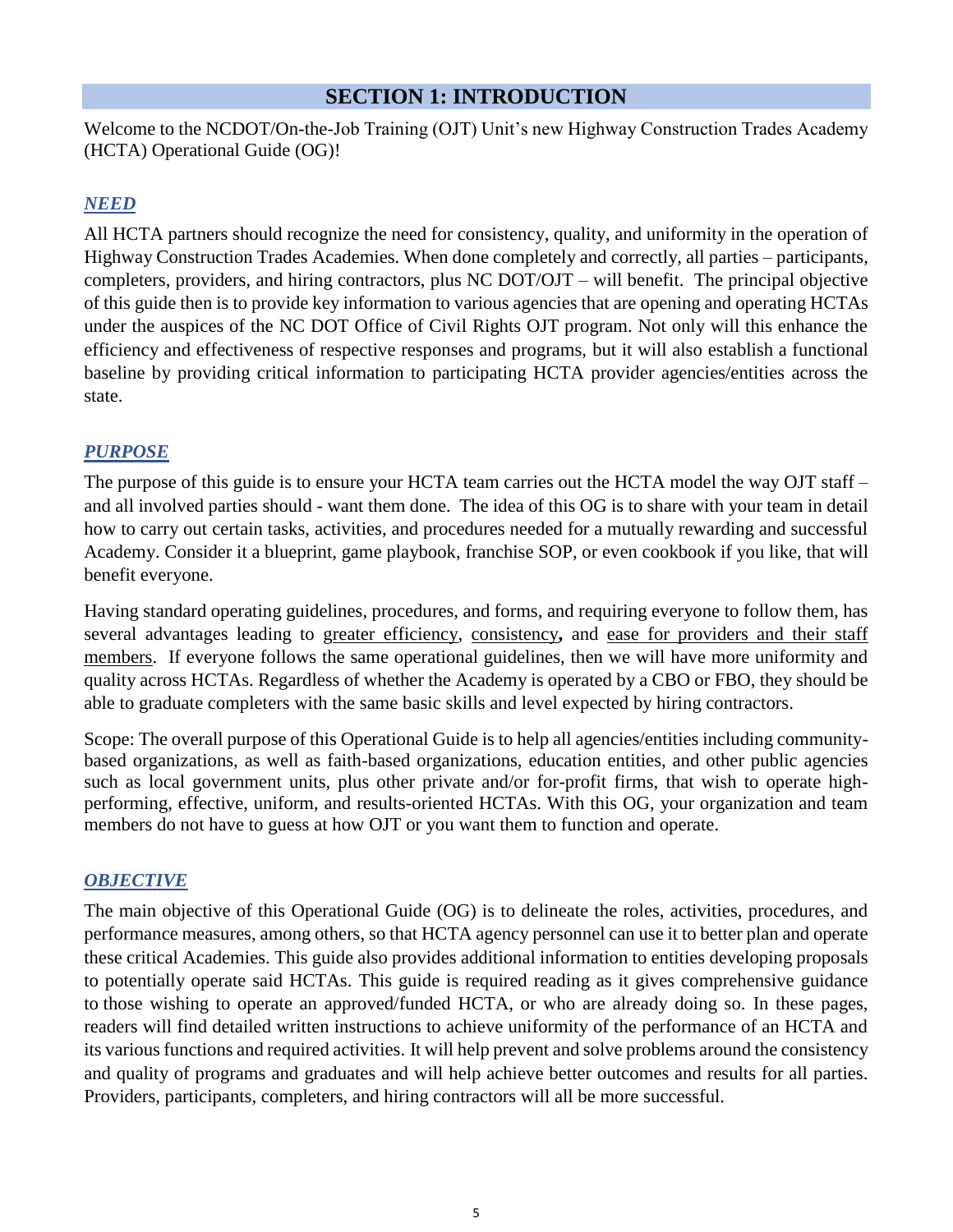# **SECTION 2: NCDOT OJT SUPPORTIVE SERVICES**

The purpose of the North Carolina Department of Transportation On-The-Job Training Program is to implement and serve as administrator of the OJT and OJT/Supportive Services (OJT/SS). The funds received by NCDOT for OJT/SS grow the highway construction workforce pipeline by providing minorities, women, and disadvantaged individuals with activities and resources to offset barriers to becoming gainfully employed in the industry.

For this program, disadvantaged individuals are defined as women, Black Americans, Hispanic Americans, Native Americans, Asian-Pacific Americans, Subcontinent Asian-Pacific Americans, or other minorities found to be disadvantaged by the U.S. Small Business Administration. Persons who are not members of one of those groups may also be considered **disadvantaged** if they can establish their "social" and "economic" disadvantage. For example, people with disabilities have disproportionately low incomes and high rates of unemployment and may be considered socially and economically disadvantaged, as are residents of any North Carolina Tier 1 County.

*Note: A disadvantaged person is defined as a resident of a North Carolina Tier 1 County or a part of another documented disadvantaged/underrepresented group.*

#### *SUPPORTIVE SERVICES FUNDING*

Supportive Services dollars are requested from the Federal Highway Administration as a part of the annual OJT Statement of Work. The annual SOW is a comprehensive plan of supportive services activities, activity budgets, and annual program objectives.

All supportive services funds should be used to support disadvantaged individuals participating in NCDOT OJT sponsored training activities and trainees enrolled in the OJT Program.

Supportive Service funds are available for the following activities and resources:

- 1. Education and training activities
- 2. Supplies related to employment or training
- 3. Transportation needs related to employment or training
- 4. Housing needs related to employment or training
- 5. Child care needs related to employment or training
- 6. Allowances/stipends (as approved by FHWA) related to employment or training
- 7. Other assistance that is approved by the OJT Manager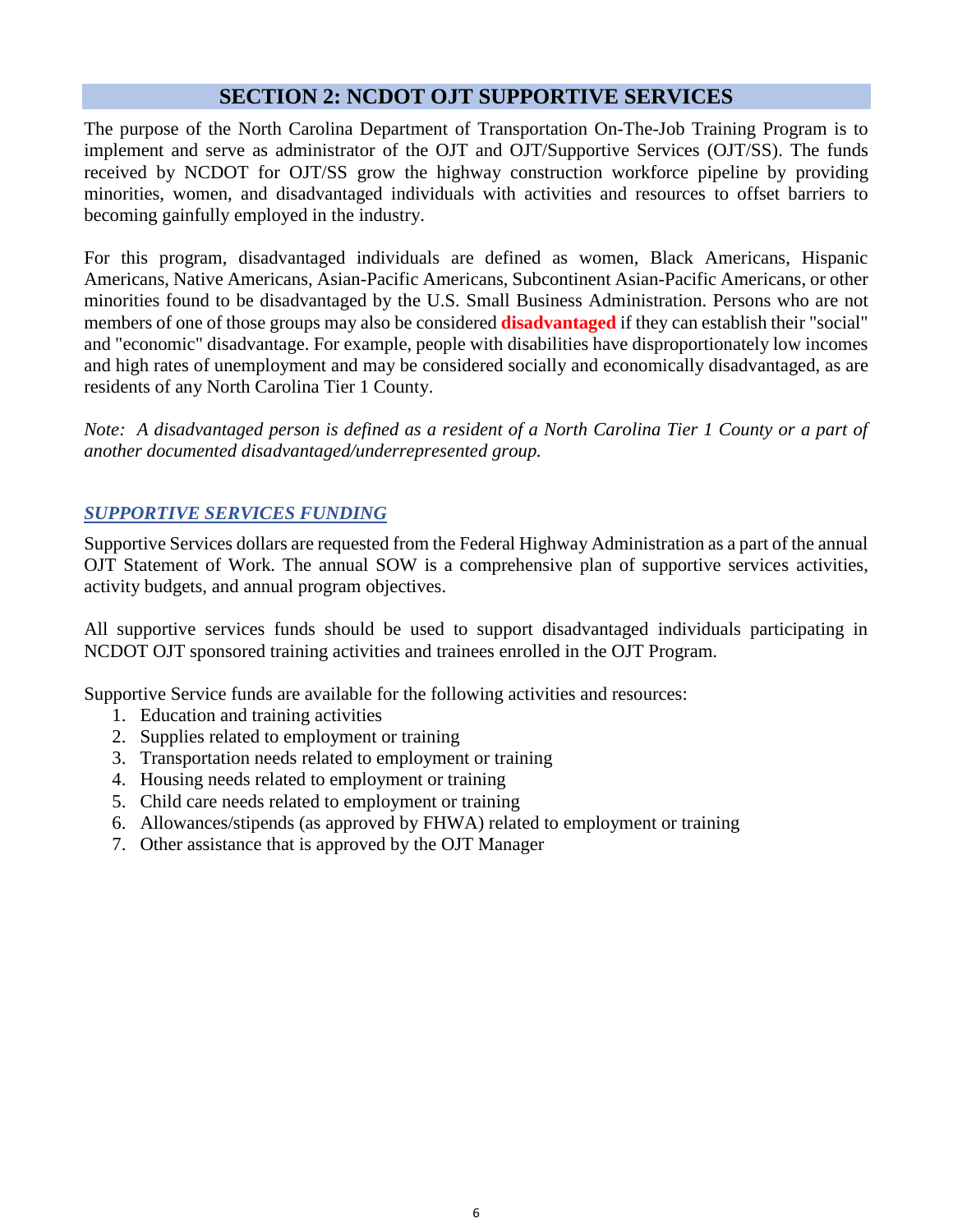# **SECTION 3: TRAINING AND EDUCATION**

A major supportive service activity of the NCDOT OJT/SS is Adult Education and Training. The purpose of Adult Education and Training is to prepare disadvantaged individuals over the age of 18 for work in the highway construction industry. Adult Education and Training falls into one of two categories that have been written into the previous SOW—basic highway construction trades academies or advanced skill training (AdT).

# *BASIC ACADEMIES (HCTA)*

Academies are established by NCDOT at host sites throughout the state. The curriculum for each academy follows the FHWA approved curriculum; a specific, detailed curriculum may be provided by NCDOT. The academy models are as follows: Community-Based Highway Construction Trades Academy, Pre-Release Highway Construction Trades Academy, Specialized Highway Construction Trades Academy, and Advanced Highway Skill Training. Each is described below:

**Community-Based Highway Construction Trades Academy**: The CBHCTA is for adult students who are at least 18 years old and are a part of minority ethnicity, a woman, and/or a disadvantaged person. The HCTA introduces the industry that includes hands-on experience. Completers are provided case management, training allowances, hiring fairs, and guided pathways to employment with prime contractors. Completers can also gain access to Advanced Highway Construction Training and supportive services.

**Pre-Release Highway Construction Trades Academy**: The PHCTA is a concept trades academy that will potentially be in partnership with the N.C. Department of Public Safety. This academy will attempt to provide inmates eligible for work release an opportunity to be trained and employed with a partnering contractor during the 12 months before release. The purpose is to decrease recidivism through steady employment before release.

**Specialized Highway Construction Academies**: Specialized Highway Construction Academies for adult students who are at least 18 years old who is a part of the target recruitment population. Examples include, but are not limited to Native Americans, minority college students for professional service careers related to highway construction, Hispanic communities, and veterans. Participants of the SHCTAs must meet the demographics required by HCTAs—ethnic minority, woman, or socio-economic disadvantaged person.

# *ADVANCED HIGHWAY SKILL TRAINING*

Advanced Highway Skill Training will focus on advanced skills. Participants who have attended an HCTA will have the opportunity to receive additional skill training in one of seven critical need areas. Advanced Highway Skill Training will not be in an academy, but a partnership with contractors to assist with upskilling OJT Trainees and other workers. Areas of training focus are:

- Demolition/Hauling, Disaster Recovery
- Guardrail, Bridgework
- Asphalt/Paving
- Landscaping/Erosion, Trenches/Piping
- Traffic Maintenance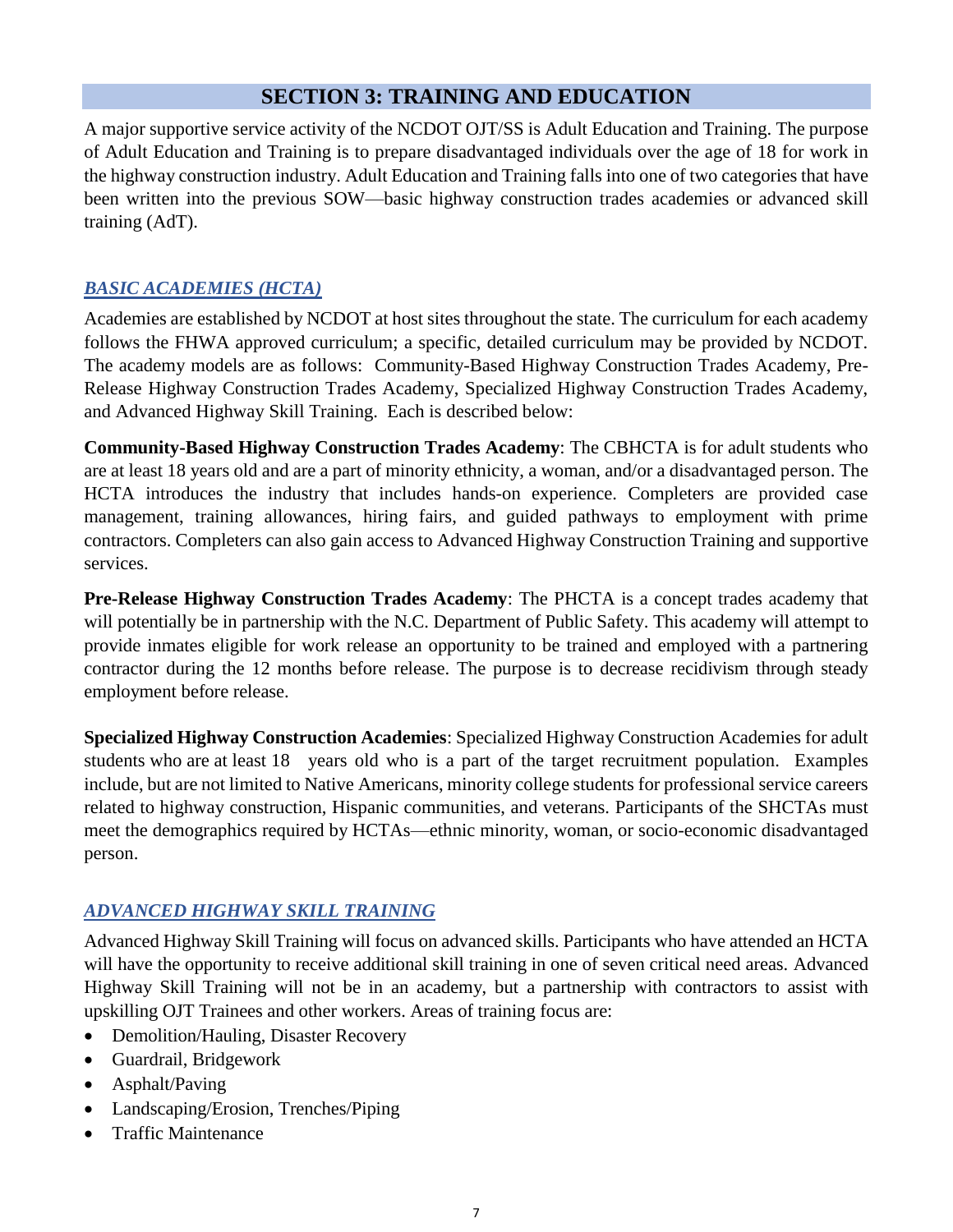# **SECTION 4: HCTA MONITORING AND REPORTING**

Contractual monitoring will be included in each contract to ensure the HCTA is meeting performancebased expectations as outlined in the agreement. The Education and Training Program coordinator will maintain active and on-going communication with selected HCTAs to identify issues and concerns throughout the contract period. The academy performance measures and deliverables will be monitored by the Education and Training Program coordinator, who will report to the OJT manager and the deputy director. This will determine the continuance of the contract term.

#### *ROLES AND RESPONSIBILITIES*

| Role                                                                                                                                                                                                                                                                                                                                                                                                                                                          | <b>Responsibilities</b>                                                                                                                                                                                                                                                                                                                                                                                                                                                                                                                                                                                                                                                                                                                                                                                                                                                                                                                                                                                   |
|---------------------------------------------------------------------------------------------------------------------------------------------------------------------------------------------------------------------------------------------------------------------------------------------------------------------------------------------------------------------------------------------------------------------------------------------------------------|-----------------------------------------------------------------------------------------------------------------------------------------------------------------------------------------------------------------------------------------------------------------------------------------------------------------------------------------------------------------------------------------------------------------------------------------------------------------------------------------------------------------------------------------------------------------------------------------------------------------------------------------------------------------------------------------------------------------------------------------------------------------------------------------------------------------------------------------------------------------------------------------------------------------------------------------------------------------------------------------------------------|
|                                                                                                                                                                                                                                                                                                                                                                                                                                                               |                                                                                                                                                                                                                                                                                                                                                                                                                                                                                                                                                                                                                                                                                                                                                                                                                                                                                                                                                                                                           |
| Partner<br><b>Required Proposal Documents</b><br><b>Oversight/Funding Agency</b><br><b>NCDOT OJT</b><br><b>Program Deliverables</b><br><b>Final Contract</b><br><b>Notice to Proceed</b><br>Project Oversight<br>Administrator/Community Sponsor<br><b>OJT HCTA Host Site</b><br><b>Cover Letter of Interest</b><br>$\bullet$<br><b>Proposal</b><br>$\bullet$<br>- Budget<br>- Partnership Agreements<br>- Staffing Assignments<br>- Plan of program delivery | <b>Award contract</b><br>➤<br>$\triangleright$ Reimburse all allowable activities and expenses<br>$\triangleright$ Evaluate program deliverables<br><b>Billing Funding Agency</b><br>➤<br>Compensating program staff and training providers<br>➤<br>$\triangleright$ Approve all project calendars<br>$\triangleright$ Approve all expenses<br>$\triangleright$ Hire project staff<br>$\triangleright$ Contract vocational training staff<br><b>Coordination of recruitment efforts: Recruitment</b><br>➤<br>efforts will include interest sessions in project service<br>area; print media marketing campaigns; radio time;<br>participating in community events; providing<br>information to community partners; seeking out<br>populations and opportunities to share training<br>information and schedule<br>$\triangleright$ Selection of program participants: Creation of<br>participant application; interviewing participants,<br>selecting participants from a waiting list when<br>appropriate |
|                                                                                                                                                                                                                                                                                                                                                                                                                                                               | $\triangleright$ Negotiating all contracts related to facility use and<br>hiring of staff, training providers<br>$\triangleright$ Finalizing training calendar                                                                                                                                                                                                                                                                                                                                                                                                                                                                                                                                                                                                                                                                                                                                                                                                                                            |
|                                                                                                                                                                                                                                                                                                                                                                                                                                                               | > Project administrator/host invoices NCDOT for all                                                                                                                                                                                                                                                                                                                                                                                                                                                                                                                                                                                                                                                                                                                                                                                                                                                                                                                                                       |
|                                                                                                                                                                                                                                                                                                                                                                                                                                                               | allowable services, activities, and expenses                                                                                                                                                                                                                                                                                                                                                                                                                                                                                                                                                                                                                                                                                                                                                                                                                                                                                                                                                              |
| <b>Industry Partners</b>                                                                                                                                                                                                                                                                                                                                                                                                                                      | Participate in job fairs<br>$\blacktriangleright$                                                                                                                                                                                                                                                                                                                                                                                                                                                                                                                                                                                                                                                                                                                                                                                                                                                                                                                                                         |
| Prime and Subcontractor with                                                                                                                                                                                                                                                                                                                                                                                                                                  | Participate in career exploration activities                                                                                                                                                                                                                                                                                                                                                                                                                                                                                                                                                                                                                                                                                                                                                                                                                                                                                                                                                              |
| <b>Employment Opportunities in Highway</b>                                                                                                                                                                                                                                                                                                                                                                                                                    | Facilitate worksite visits and job shadow<br>➤                                                                                                                                                                                                                                                                                                                                                                                                                                                                                                                                                                                                                                                                                                                                                                                                                                                                                                                                                            |
| Construction                                                                                                                                                                                                                                                                                                                                                                                                                                                  | Serve on Advisor Committee<br>≻                                                                                                                                                                                                                                                                                                                                                                                                                                                                                                                                                                                                                                                                                                                                                                                                                                                                                                                                                                           |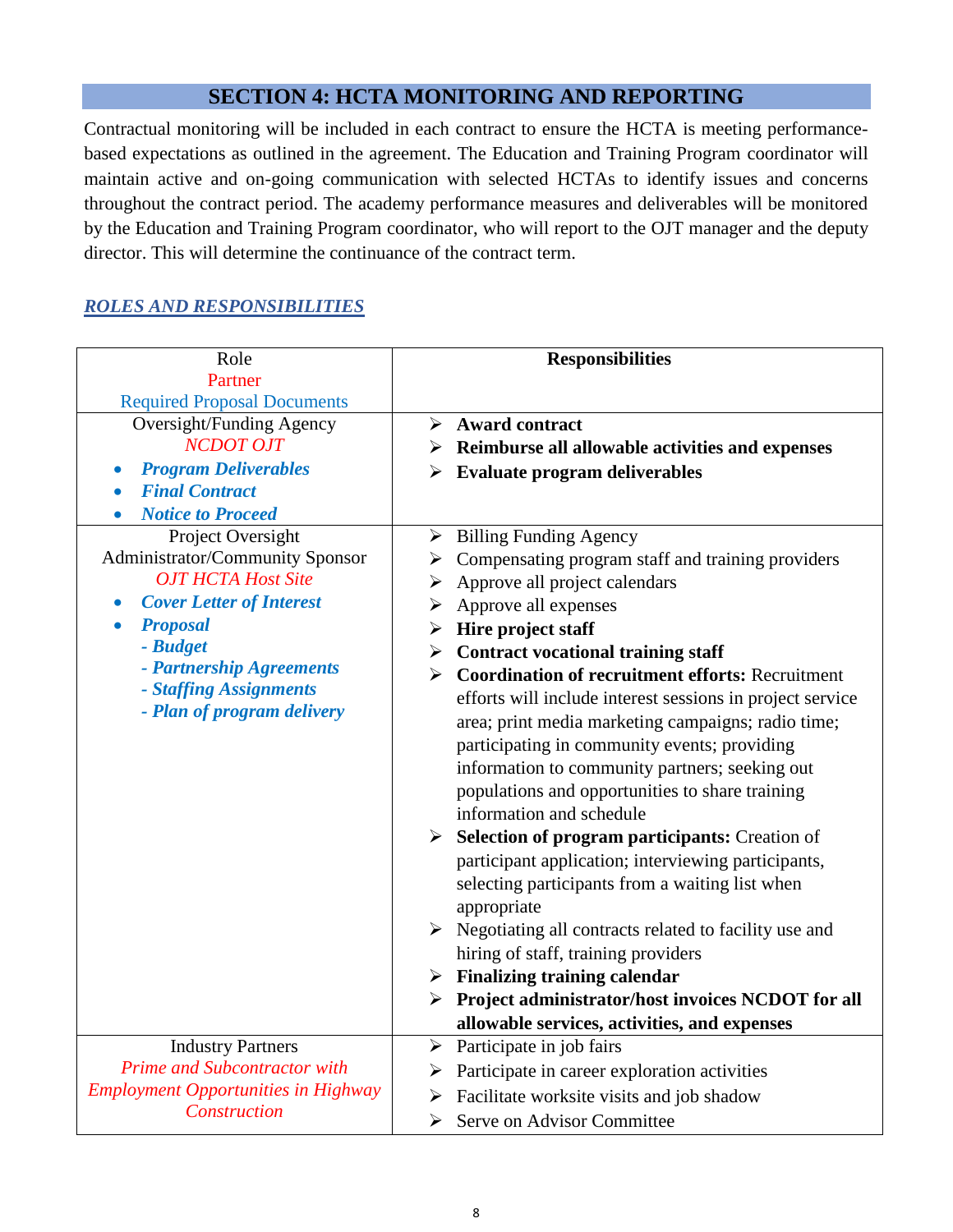|                                                                                                                                                                                                                                                                                                                                             | Provide job placement for training completers<br>➤                                                                                                                                                                                                                                                                   |
|---------------------------------------------------------------------------------------------------------------------------------------------------------------------------------------------------------------------------------------------------------------------------------------------------------------------------------------------|----------------------------------------------------------------------------------------------------------------------------------------------------------------------------------------------------------------------------------------------------------------------------------------------------------------------|
|                                                                                                                                                                                                                                                                                                                                             | Give input into training design                                                                                                                                                                                                                                                                                      |
| Workforce Partners (MOU/MOA of<br>Support)<br><b>Workforce Development Board</b><br><b>WIOA Funds</b><br><b>NC Works Career Centers</b><br><b>Vocational Rehabilitation</b><br><b>Vocational Partners/Trainers</b>                                                                                                                          | Providing blended funds and services to help offset<br>➤<br>barriers to training and employment<br>May also assist with recruitment<br>➤<br>Various vocational training partners will be used to provide<br>evidence-based training with measurable outcomes<br>and<br>industry-recognized credentials as available. |
| <b>Community Partners</b><br><b>Local Reentry Council</b><br><b>City Community Development</b><br><b>Manager</b><br><b>County Community</b><br><b>Development Manger</b><br><b>Various Self Sufficiency</b><br><b>Agencies</b><br><b>Grassroots Nonprofits</b><br><b>Local Educational Agencies</b><br><b>DSS</b><br>Area Staffing agencies | $\triangleright$ Refer Participants<br>Serve on Advisory Committee                                                                                                                                                                                                                                                   |
| <b>NCDOT</b> Consultants                                                                                                                                                                                                                                                                                                                    | $\triangleright$ Contractor Engagement                                                                                                                                                                                                                                                                               |
|                                                                                                                                                                                                                                                                                                                                             | <b>Recruitment Activities</b>                                                                                                                                                                                                                                                                                        |
|                                                                                                                                                                                                                                                                                                                                             | Case Management<br>➤                                                                                                                                                                                                                                                                                                 |

# *TECHNOLOGY*

Agencies providing contract deliverables using technology will be responsible for the rental/ lease of laptops (if applicable).

# *FACILITIES*

The facilities chosen to accommodate the training must provide full access to program staff, participants, and trainees. At a minimum, the facility will have the ability to provide:

- Wi-Fi
- Multiple classrooms
- Tables/chairs/desk
- Computers (with all associated components) and printer
- Restroom
- Common area
- Staff/instructor office space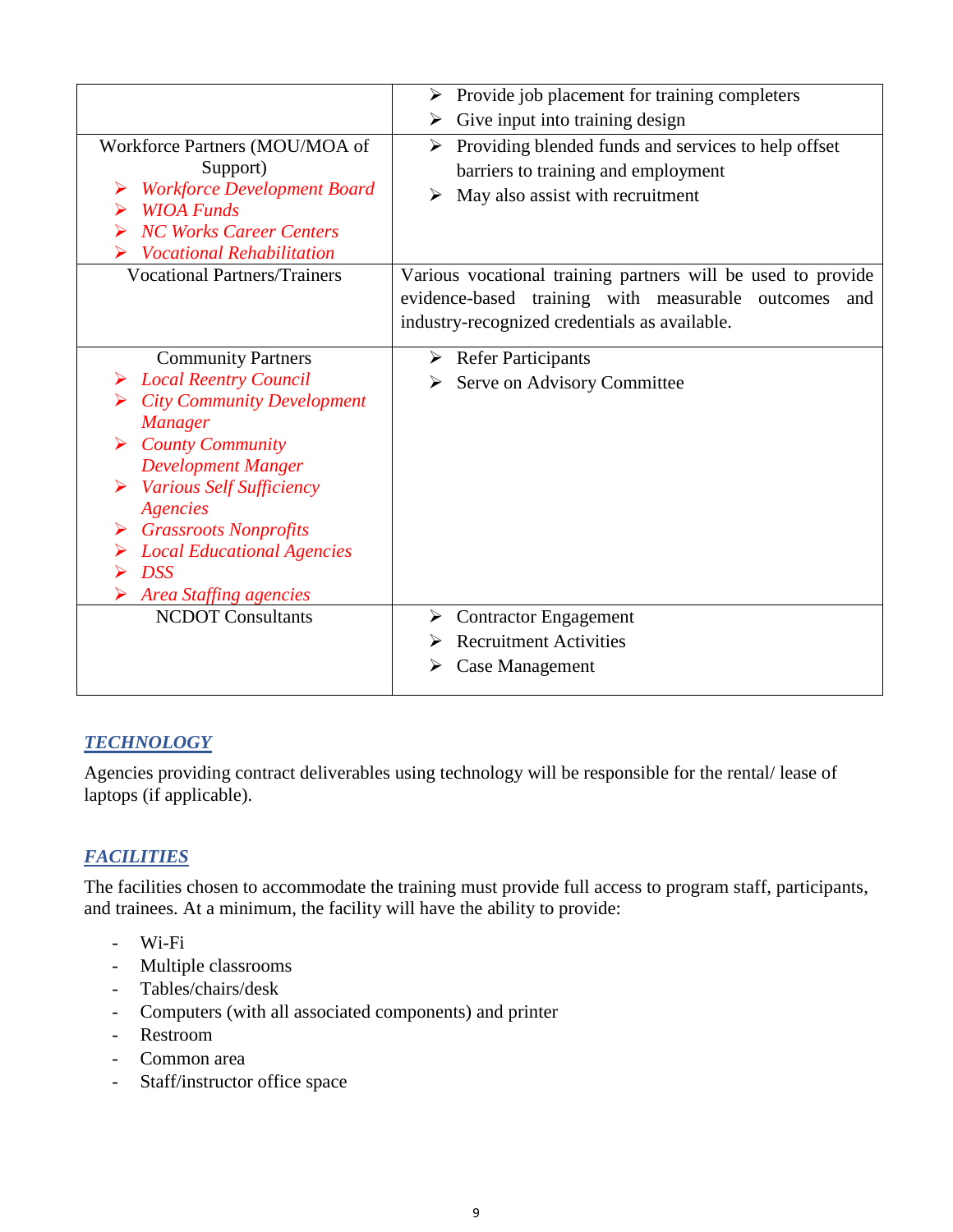# *PARTICIPANT ENROLLMENT*

For this document, the following definitions apply for reporting and reimbursement:

- 1. An enrolled participant is anyone who has completed all the necessary paperwork and documentation and attended at least one day of class.
- 2. An actively enrolled participant is anyone with continuous attendance.
- 3. A graduate is a participant who completes all the requirements of the program as laid out.

#### *REPORTING /EVALUATIONS OVERVIEW*

For this contract, the following forms will be used for reporting purposes. These forms and evaluations must be completed for reimbursement. Each OJT Host Site will be provided with both a hard copy and digital links to the approved documents during the Kickoff/Onboarding Meeting.

| <b>Type of</b>         | <b>Purpose</b>                            | <b>Who</b>                | When           |  |
|------------------------|-------------------------------------------|---------------------------|----------------|--|
| <b>Report/Form</b>     |                                           |                           |                |  |
| Enrollment             | Serve as official HCTA registration       | <b>OJT HCTA Host Site</b> | First day of   |  |
| Form/SharePoint        | Gather demographics and<br>≻              | <b>NCDOT</b> Consultant   | class          |  |
|                        | information                               |                           |                |  |
|                        | Trigger training supportive               |                           |                |  |
|                        | service to each participant               |                           |                |  |
|                        | Boots (shoe size)<br>$\bullet$            |                           |                |  |
|                        | Vest (size)<br>$\bullet$                  |                           |                |  |
|                        | Hard Hat (size)<br>$\bullet$              |                           |                |  |
|                        | Work gloves $(s/m/l)$                     |                           |                |  |
|                        | <b>Safety Goggles</b>                     |                           |                |  |
|                        | Earplugs                                  |                           |                |  |
|                        | <b>Face Mask</b>                          |                           |                |  |
| <b>Weekly Report</b>   | <b>Enrollment updates and case</b>        | <b>OJT HCTA Host Site</b> | End of each    |  |
|                        | management needs                          |                           | training week  |  |
|                        | ▶ Weekly Status Report                    |                           |                |  |
|                        | attendance upload into SharePoint         |                           |                |  |
|                        | (instructions will be provided)           |                           |                |  |
| Close Out              | <b>Collect data related to outcomes</b>   | <b>OJT HCTA Host Site</b> | With the final |  |
| Report/Fillable        | Final course evaluation<br>➤              |                           | billing packet |  |
| <b>PDF</b>             | Final documentation reporting<br>➤        |                           |                |  |
|                        | Proof of delivery of training and<br>➤    |                           |                |  |
|                        | credentials earned                        |                           |                |  |
| Participant            | <b>Collect participant feedback</b>       | NCDOT OJT                 | End of each    |  |
| <b>Evaluation/Form</b> | $\triangleright$ Each participant will be | <b>NCDOT</b> Consultant   | training week  |  |
| Link                   | responsible for submitting a              |                           |                |  |
|                        | weekly training evaluation:               |                           |                |  |
|                        | <b>HCTA</b> Evaluation                    |                           |                |  |
| <b>Site Evaluation</b> |                                           | NCDOT OJT                 | End of each    |  |
| /Form Link             | <b>Collect program host feedback</b>      |                           | training week  |  |
|                        |                                           |                           |                |  |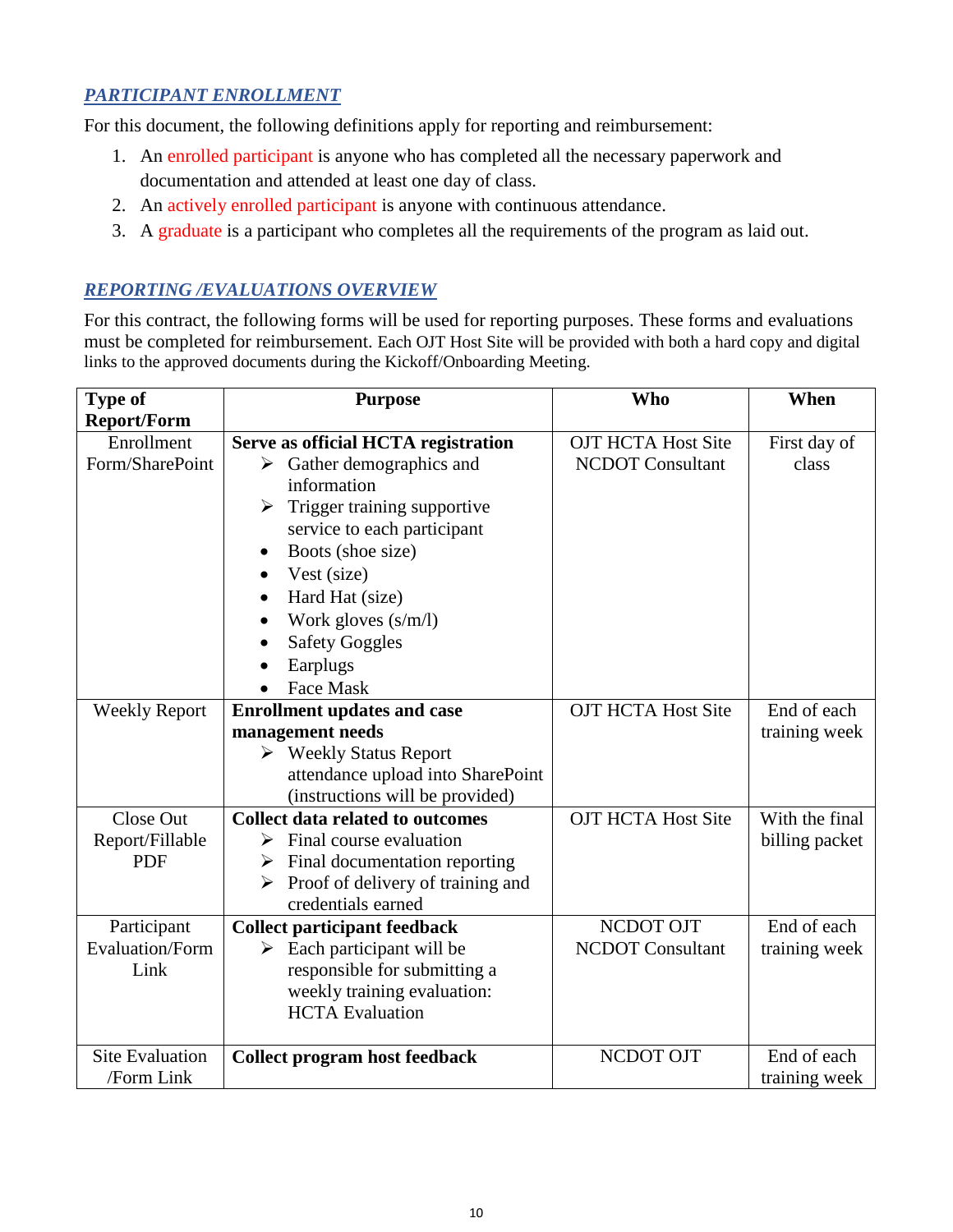#### *FINAL REPORT*

The NCDOT OJT Program Final Report reflects the summary of an academy after completing their 12 month contract. A final report template will be provided. This final report from your organization must include:

- Participants Enrolled
- Participants Actively Enrolled
- Participants Graduation
- Participants Employed
- Names of Contractor Participation
- Outreach Events
- Participant Evaluation and Surveys
- Documentation of Credentials

#### *MARKETING AND BRANDING*

Only pre-approved academy templates, brochures, and flyers may be used. The organization's logos can be added. Each OJT Host Site will be provided with both a hard copy and digital version of the approved documents during the Kickoff/Onboarding Meeting.

- Flyer template
- Brochure
- One-pager

# *PARTICIPANT FORMS*

Participant forms will be included in the HCTA Welcome Packet and must be completed before participants are considered officially enrolled in the training. The forms should be returned to and maintained by NCDOT. Each OJT Host Site will be provided with both a hard copy and digital version of the approved documents during the Kickoff/Onboarding Meeting.

- Welcome and Informational Documents
- Commitment/Disclosure Form
- Computer Usage Policy
- Media Release

# *BILLING AND INVOICE*

This is a reimbursement funded program. All expenses should have documented payment history attached to billing. Only expenses on the approved budget can be reimbursed by NCDOT. Invoices need to be submitted via email to the OJT program by the 10<sup>th</sup> of each month. Each OJT Host Site will be provided with both a hard copy and digital version of a sample billing packet and invoicing template during the Kickoff/Onboarding Meeting. Items needed for the billing packet:

- Invoice cover sheet with contract manager signature
- Invoice should include
	- a. A distinguishing invoicing numbers
	- b. The address associated with the NCDOT vendor number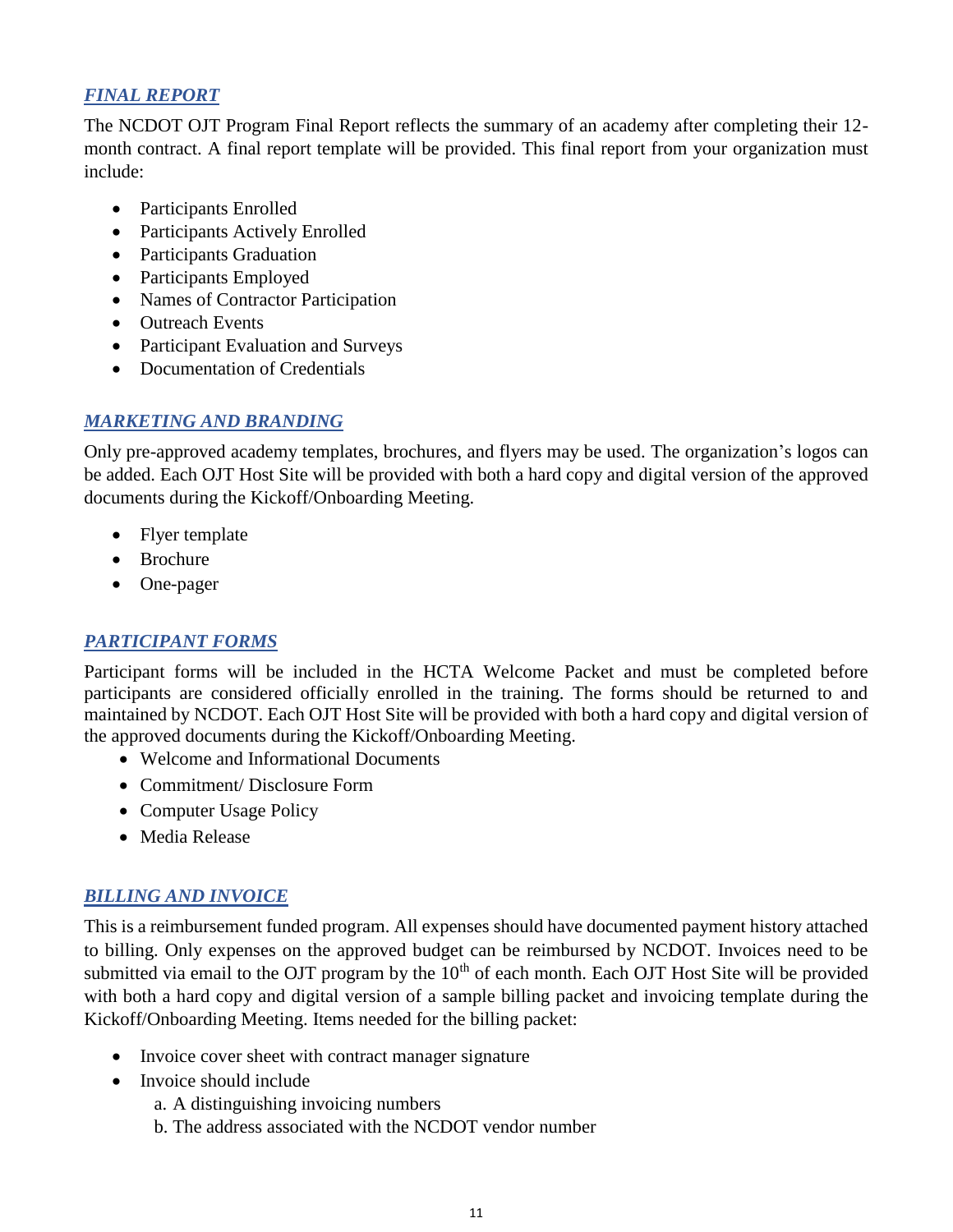- c. The NCDOT vendor number
- d. The project contract number
- Running balance sheets
- Timesheets of each employee with signature
- Roster with participant each day of class
- Vocational training roster with the signature of participants
- Receipts for each item that is requested for reimbursement

# *RECRUITMENT*

- There must be a minimum of two (2) information sessions before the start of the training academy.
- Recruitment should include collaborations with local workforce partners, prime contractors, and community agencies.
- Suggested recruitment partners include:
	- o NC Works Career Center
	- o Local Reentry Council
	- o Vocational Rehabilitation
	- o Local Staffing Agencies
	- o Identified Prime and DBE Contractors
	- o Churches and other FBOs
	- o Housing Authority
	- o Community Organizations

#### *SUGGESTED RECRUITMENT ACTIVITIES*

- Creation of an advisory committee to serve as a roundtable for ideas, marketing, and program support. An advisory committee will consist of representatives from all collaborative sectors related to training, workforce development, employment services, and employment opportunities
- Flyers, webpage, Facebook
- Radio announcement
- Development of relationships with local contractors
	- o Identify NCDOT projects in the training area
	- o Provide contractors with information and opportunities to recommend employees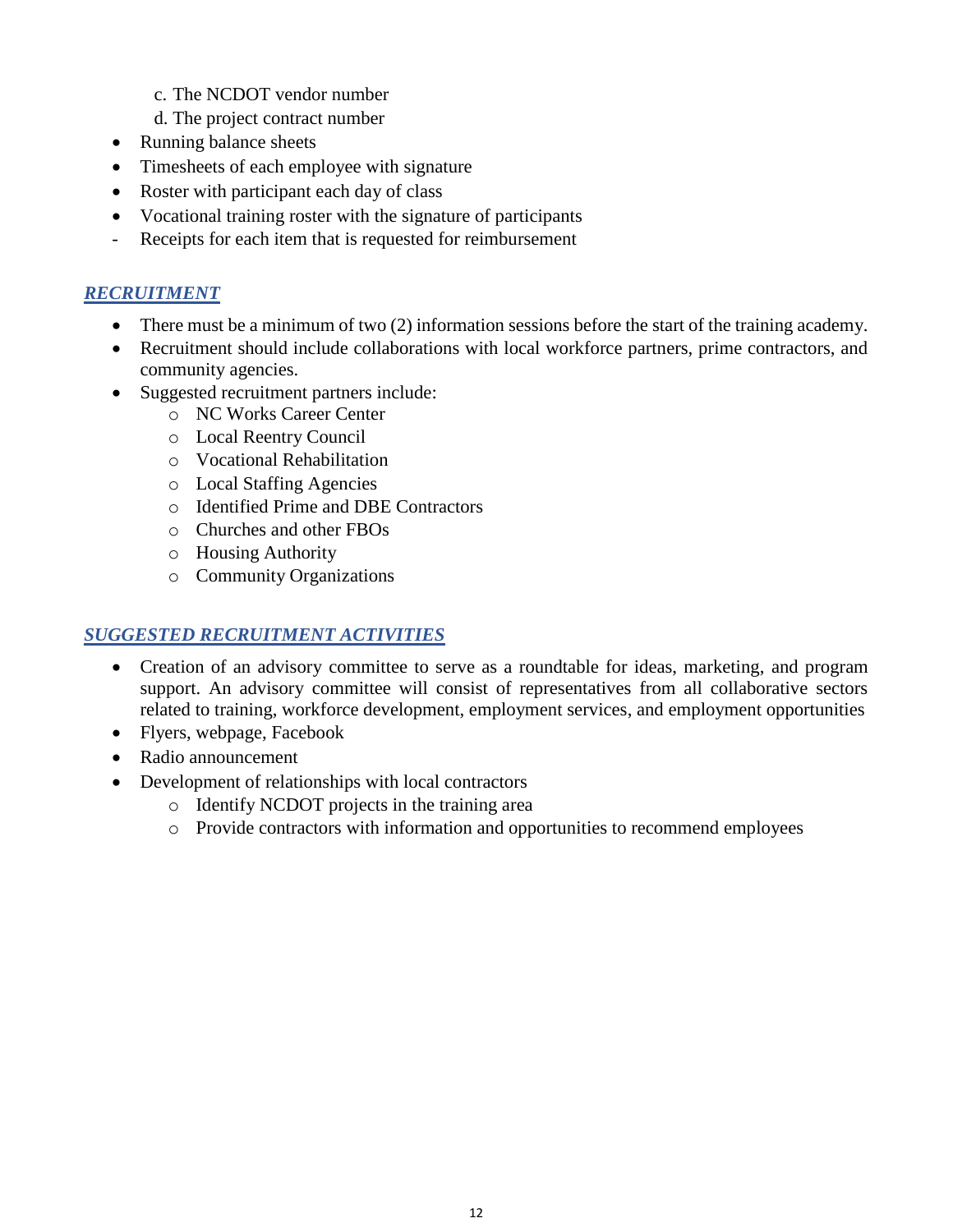# **Section 5: Supportive Services**

Supportive Services are a major component of the HCTA model, designed to help training participants complete the vocational training and maintain gainful employment by removing barriers that impede the application of life and social skills required for training and employment success. The definition of training and employment success for this project is the completion of all aspects of the training program and becoming gainfully employed. Case management will include, but not be limited to:

#### *PERSONAL PROTECTIVE EQUIPMENT*

Personal protective equipment is required on all NCDOT highway construction sites. HCTA participants will need to wear the issued PPE when visiting sites. The standard PPE that is provided by the NCDOT OJT Unit as a part of HCTA participant enrollment includes:

- Steel-toe boots
- Hard hat
- Safety goggles
- Earplugs
- Safety shirt vest

#### *JOB READINESS SUPPORT*

Job Readiness Supports are those supportive services that impact HCTA participants becoming gainfully employed or participating in hands-on /operator pieces of training. Examples of JRS are:

| Drug screenings:        | Required to perform hands-on training or as a part of new hire onboarding.      |  |  |
|-------------------------|---------------------------------------------------------------------------------|--|--|
|                         | a. Each HCTA Host Site has the option to include a drug screen as an            |  |  |
|                         | overall program requirement.                                                    |  |  |
|                         | <b>b.</b> An HCTA Host Site conducting hands-on training is required to conduct |  |  |
|                         | a urine-based drug screening the day of the hands-on activity.                  |  |  |
|                         | <b>Background checks:</b> As needed for new hire employment                     |  |  |
| <b>Driving records:</b> | As needed for some training opportunities and new hire onboarding               |  |  |
| <b>Transportation:</b>  | As needed to get to and from training or work                                   |  |  |
| <b>Housing:</b>         | As needed to support training or an employment opportunity for up to 30         |  |  |
|                         | nights                                                                          |  |  |
| <b>Childcare:</b>       | As needed to support training or employment opportunities                       |  |  |

#### *CASE MANAGEMENT SUPPORTIVE SERVICES*

Case management is provided by NCDOT OJT Consultants. A consultant will be assigned to each HCTA site to assist with case management that includes, but not be limited to:

- a. Working with workforce partner to secure resources to eliminate training and employment barriers
- b. Community resource referrals
- c. Assistance with job placement
- d. Creation of success plan
- e. Creation of a training portfolio
- f. Evaluations
- g. Employer engagements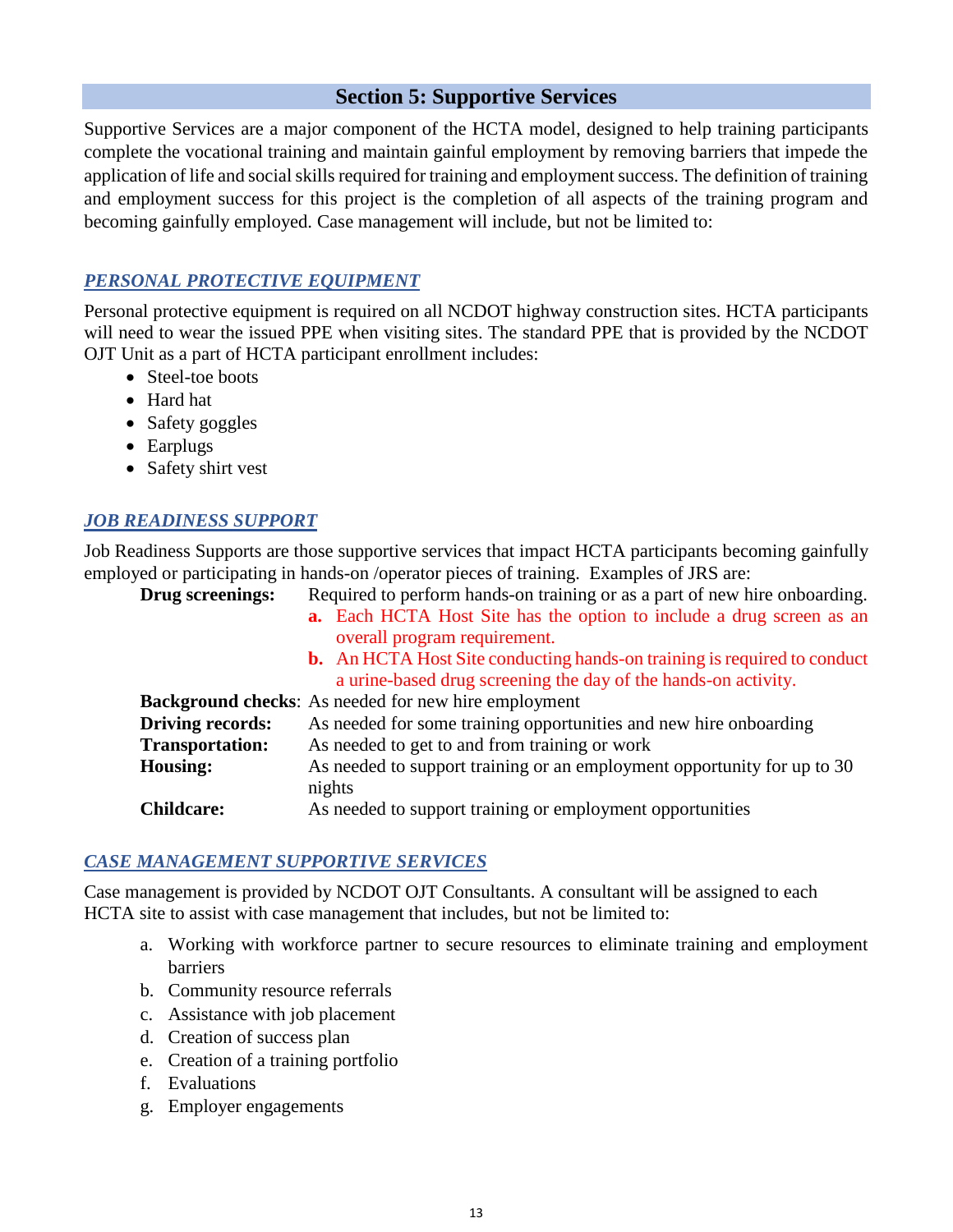# *APPROVED WRAP AROUND SUPPORTIVE SERVICES*

- Drug screenings: Limit to two per HCTA participant
- Background checks: Limit to two per HCTA participant
- Driving records: Limit to two per HCTA participant
- Transportation: At state rate of \$.575 per mile
- Housing: At state rate of \$75.10 per night for a maximum of 30 nights
- Childcare: At approved rate

# *REQUESTING WRAP AROUND SUPPORTIVE SERVICES*

In most cases, the expenses associated with providing Wrap Around Supportive Services are not included in the HCTA Site Operational Budget. The NCDOT OJT Unit has wrap-around supportive services funds available, and these funds must be requested. There is an annual maximum dollar amount allocated per HCTA participant that is pre-determined. The NCDOT OJT POC for each contract will make the site is aware of the allocated participant amount associated with each contract. Steps to receive allocated supportive services funds are as follows:

- 1. Immediately after receiving the official Notice to Proceed, the HCTA Host Site is to create a Supportive Services Request that identifies three vendors that will be used to provide reimbursable wrap-around supportive services in each approved service. Each OJT Host Site will be provided with both a hard copy and digital version of the approved documents during the Kickoff/Onboarding Meeting.
- 2. Provide the following supportive vendor documentation:
	- a. A letter of collaboration on company letterhead listing
		- Point of contact
		- Service rate
	- b. Secretary of State Notice of Good Standing
	- c. Brochure/marketing materials
- 3. The NCDOT OJT POC will provide written approval for the use of the vendors.
- 4. Only the vendors that have been preapproved for services will be reimbursed.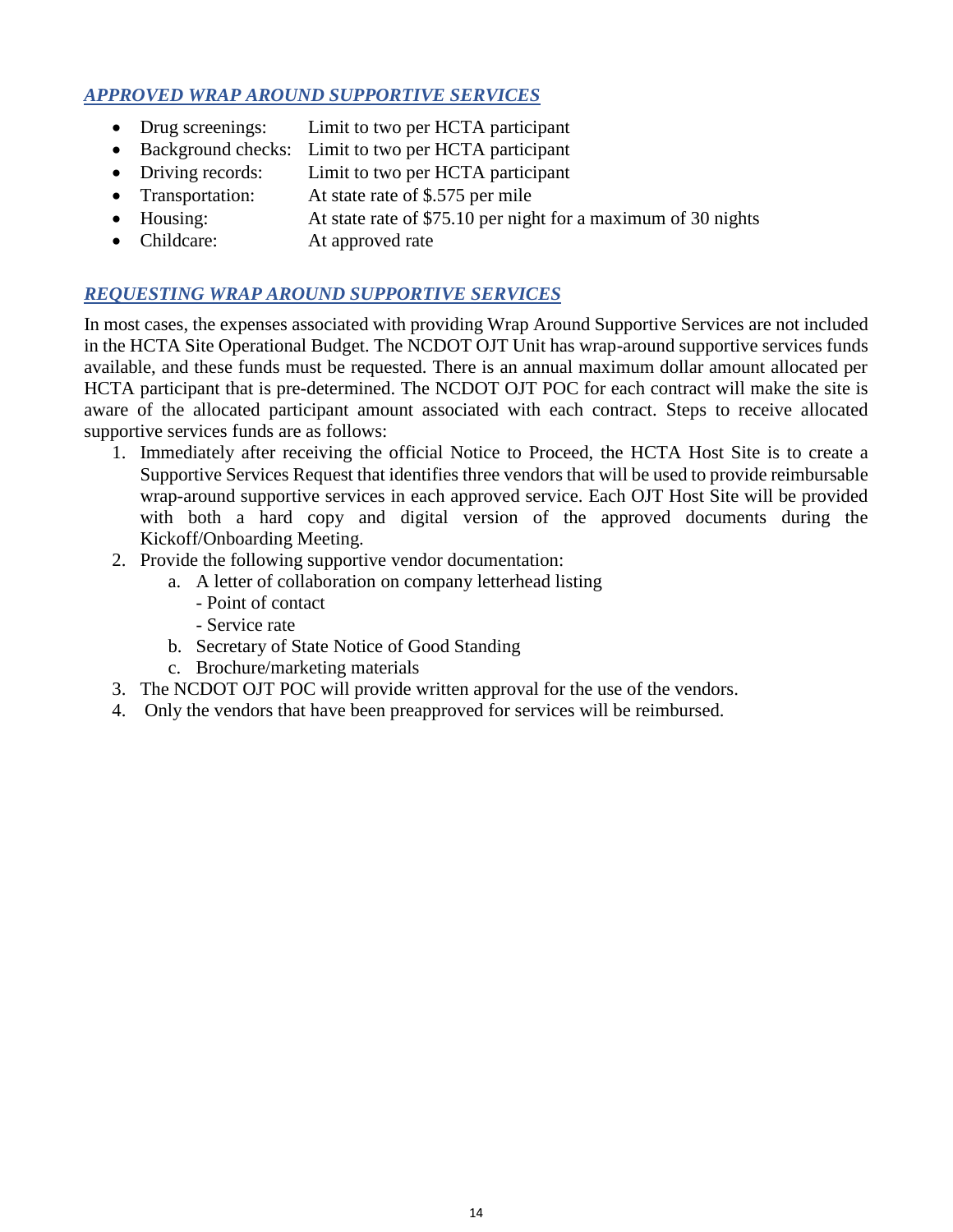# **SECTION 6: CONSULTANT SUPPORT**

NCDOT OJT program contracts consultants to assist with supportive services. The involvement of the consultants varies based on the contract. Generally, the support given by consultants to an HCTA will fall into one of the areas identified in this section.

# *RELATIONSHIP DEVELOPMENT*

- All HCTA site coordinators will be expected to establish strong and positive working relationships with all NCDOT OJT contracted consultants assigned to their academy/region/participants for the seamless provision of various supportive services for participants.
- All consultant contact information will be provided to HCTA POCs, and vice versa, early on and initial introductions made via the OJT HCTA program coordinator to help initiate this critical relationship.
- It is expected that regular and periodic (at least weekly) communication and coordination be conducted between the two entities.

# *RECRUITMENT ACTIVITIES*

The HCTA host will work with the OJT consulting firm to document outreach activities before the start of each HCTA cohort that touches at least 100 people. Activities include program screening, and community events (establish relationships with workforce development programs in the HCTA community).

*\*There may be limits to recruitment efforts based on the structure of the academy host. Some communitybased organizations have target populations they must serve and recruit.* 

#### *CASE MANAGEMENT*

Required HCTA participant case management activities to be conducted by consultants are:

- a. Scheduling time and visiting the first day of class to drop off welcome bags and conduct an onboarding assessment that consists of:
- b. Completing SharePoint enrollment
- c. Collecting and loading signed forms (commitment, media release, and computer usage) into SharePoint
- d. Conducting weekly participant check-in
	- All weeks: Participants completing a weekly evaluation
	- Assist all participants in creating a professional/career development plan by end of the four-week training (this can be done virtually).

# *CONTRACTOR ENGAGEMENT*

The academy host with the assistance of the assigned consulting firm will be responsible for creating an employer engagement plan. The plan must consist of:

- 1. A communication plan (emails and phone call schedule)
- 2. A marketing plan (to send out promotional information)
- 3. Job Fair to be held at the end of each training cycle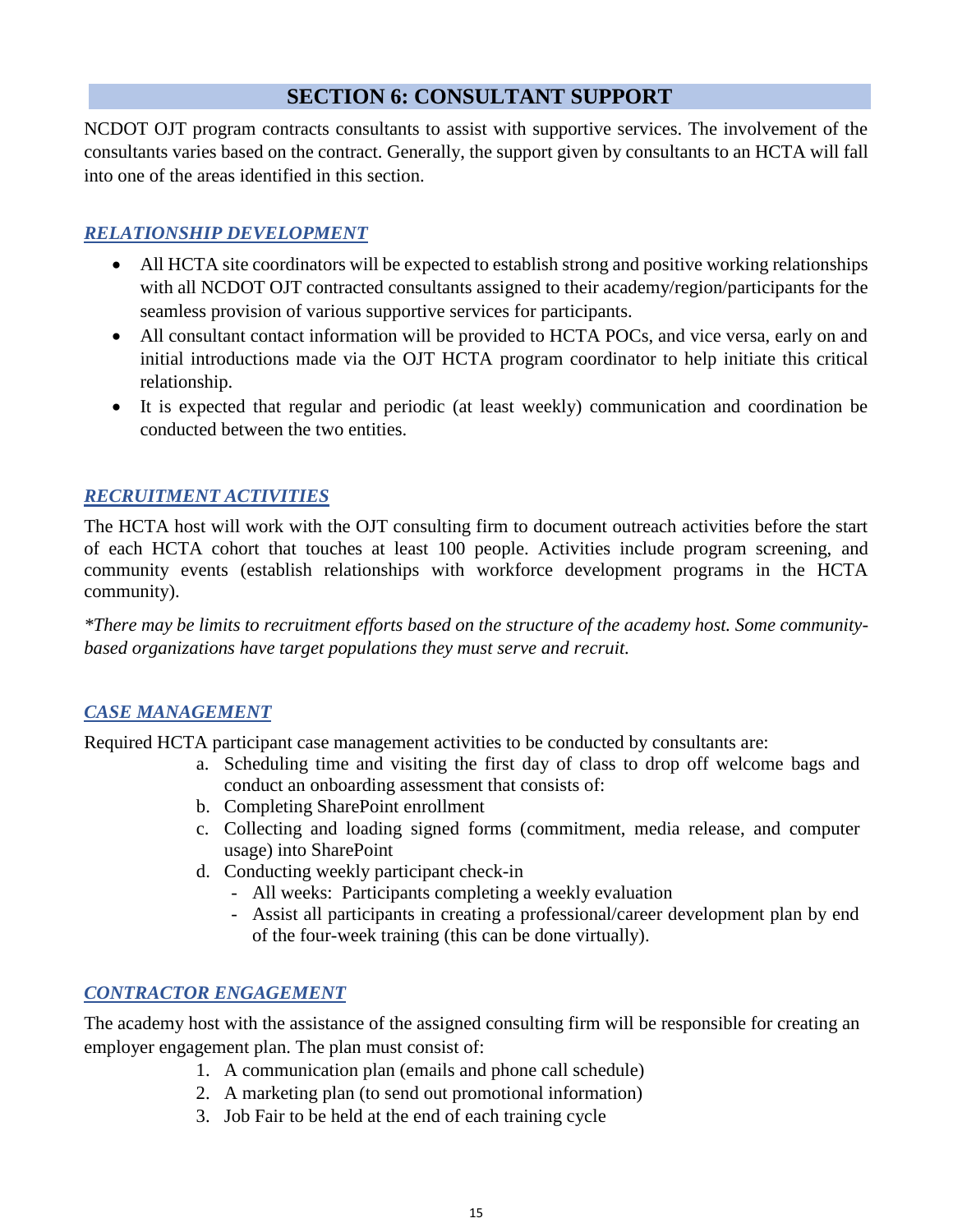- 4. Visits to the training
- 5. A participant profile guide for hiring
	- i. To be presented to employers who attend the job fair
- 6. Finding opportunities for work experience
- 7. Facilitating an employer advisory committee
- 8. Working with host sites to coordinate worksite visits based on the training calendar
- 9. Coordinate contractor visits to host site during training
- 10. Assist with coordinating hiring events

*\* NCDOT OJT Unit will provide the HCTA Site host the contact information of the prime contractors with active projects in the site area. The active projects should serve as opportunities for site visits and potential employment.*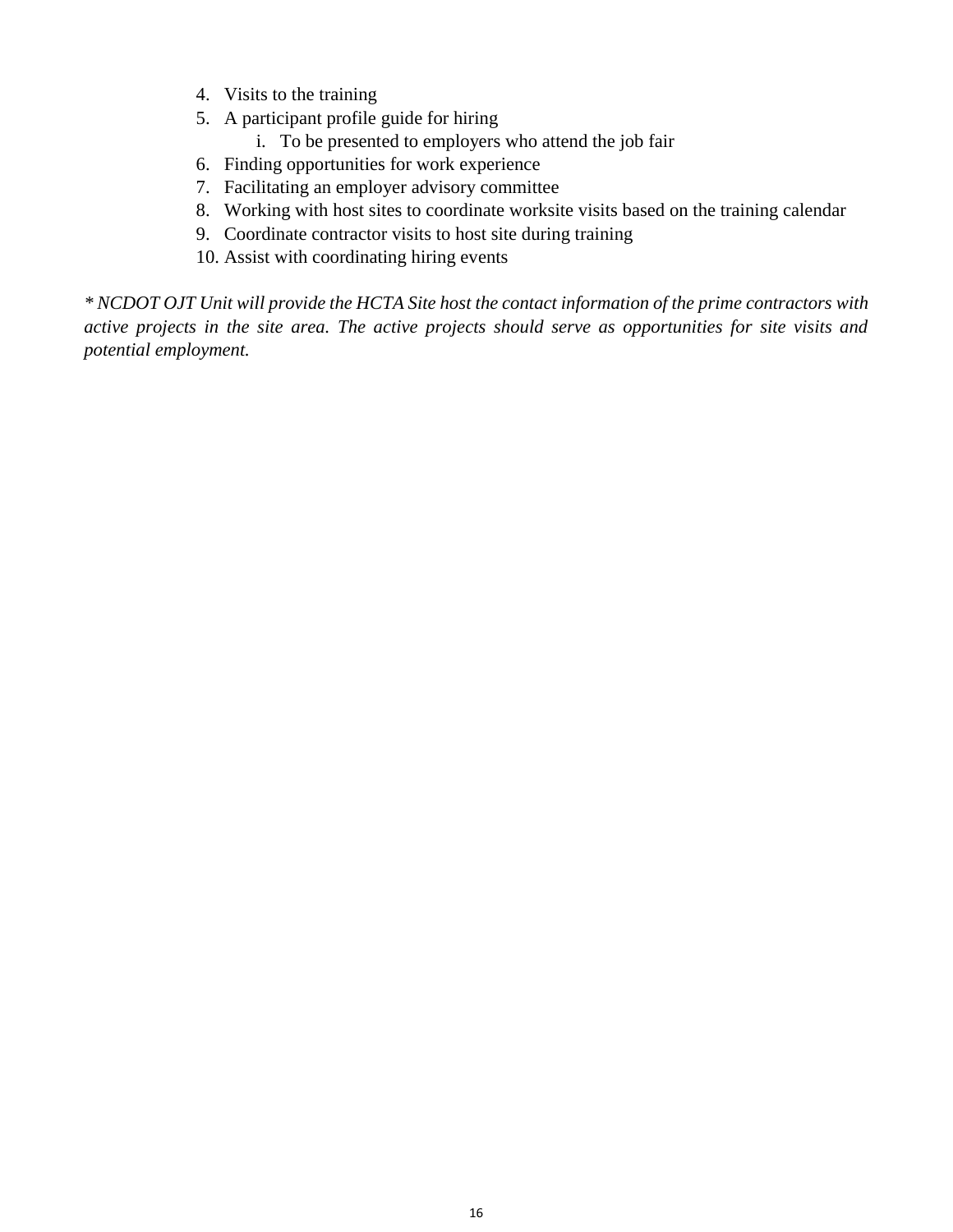# **SECTION 7: GETTING STARTED**

# *PROGRAM PLAN*

Each OJT HCTA Host Site is required to develop a comprehensive program plan. The plan is due and must be approved by NCDOT OJT before beginning training activities. The OJT HCTA Site Program Plan must contain:

- 1. Recruitment Plan
- 2. Employer/Contractor Engagement Plan
- 3. Training Calendar
- 4. Customized Marketing Material
- 5. Supportive Services Vendor Request
- 6. Consultant Coordinated Site Case Management Plan/Activities